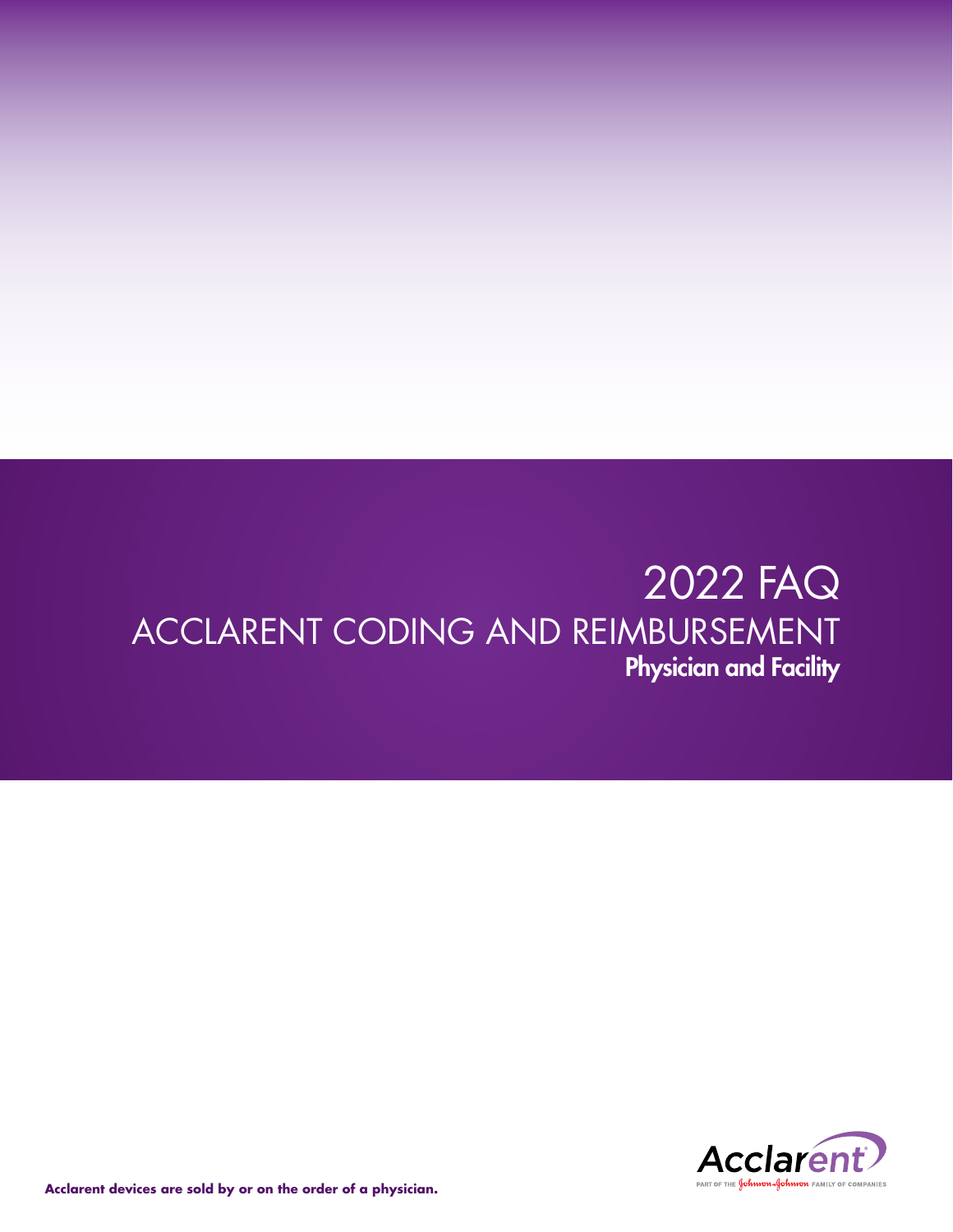## TABLE OF CONTENTS

| PATIENT SELECTION CRITERIA      | $\mathbf{3}$ |
|---------------------------------|--------------|
| COVERAGE                        | 5            |
| PRIOR AUTHORIZATION / APPROVAL  | 7            |
| PLACE OF SERVICE                | 8            |
| CODING                          | 8            |
| <b>MODIFIERS</b>                | 9            |
| <b>PAYMENT</b>                  | 14           |
| APPEALS                         | 16           |
| CODING RESOURCES AND REFERENCES | 17           |

The information is provided to assist you in understanding the reimbursement process. It is intended to assist providers in accurately obtaining reimbursement for health care services. It is not intended to increase or maximize reimbursement by any payer. We strongly suggest that you consult your payer organization with regard to local reimbursement policies. The information contained in this document is provided for information purposes only and represents no statement, promise or guarantee by Acclarent concerning levels of reimbursement, payment or charge. Similarly, all CPT® & HCPCS codes are supplied for information purposes only and represent no statement; promise or guarantee by Acclarent that these codes will be appropriate or that reimbursement will be made.

The third-party trademarks used herein are trademarks of their respective owners.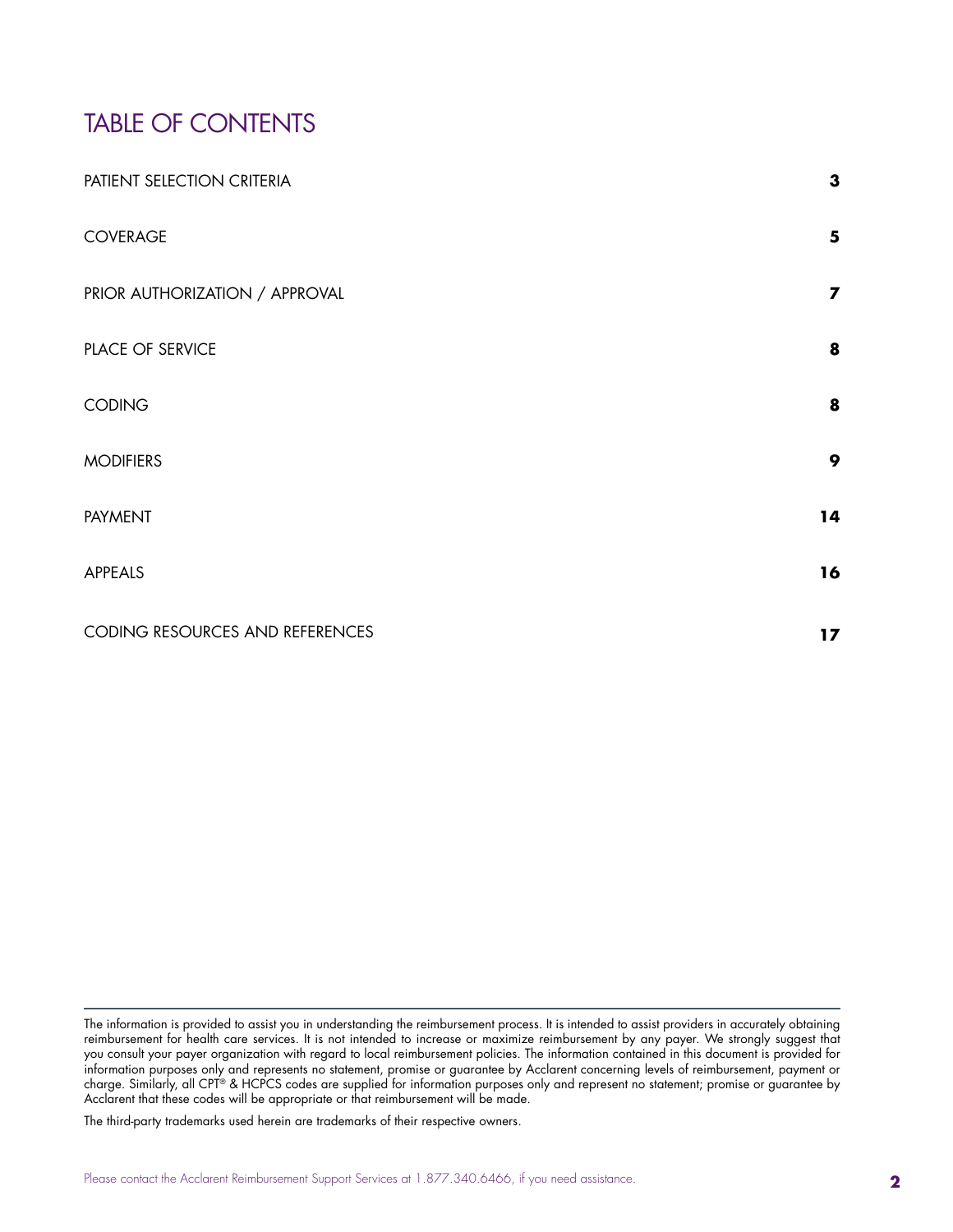## PATIENT SELECTION CRITERIA

### BALLOON SINUPLASTY

#### **Q. What is the appropriate patient selection criteria for Balloon Sinuplasty (BSP)?**

**A.** Acclarent does not recommend specific patient selection criteria for BSP, also known as balloon sinus ostial dilation. Many health plans have adopted similar criteria as identified in the Humana medical policy shown below:

#### Example:

Humana Medical Policy: Policy Number: HCS-0309-022, revised, Effective Date 04/01/2021

Humana members may be eligible under the Plan for balloon sinus ostial dilation when the following criteria are met:

- Age 18 years or older; **AND**
- Balloon dilation is limited to the frontal, maxillary and/or sphenoid sinuses; AND
- Documentation of chronic rhinosinusitis for greater than 12 consecutive weeks OR documentation of recurrent acute rhinosinusitis (four or more occurrences in one year) and all of the following:
- Documented failure of medical therapy demonstrated by persistent upper respiratory symptoms despite therapy consisting of the following:
	- A minimum of two completed courses of different antibiotics; AND
	- A trial of at least six consecutive weeks using a steroid nasal spray (eq, Nasonex, Veramyst); AND
	- Allergy evaluation and treatment if:
		- Documented diagnosis of allergic rhinitis; AND
		- Symptoms have not responded to appropriate environmental controls, antihistamine nasal spray (eg, Astepro, Patanase) and/or allergen immunotherapy (eg, injections) (For information regarding coverage determination/limitations, please refer to Allergy Testing and Allergy Treatment Medical Coverage Policies); AND
	- Nasal saline irrigations for at least six consecutive weeks; AND
- Radiographic confirmation following the above mentioned treatments which demonstrates objective evidence\* of:
	- Infection/sinusitis of the affected sinus(es); OR
	- Obstruction within the affected sinus(es); OR
	- Surrounding anatomy contributing to obstruction of the affected sinus(es)
- Balloon sinus ostial dilation used adjunctively during functional endoscopic sinus surgery (FESS) in the same sinus cavity is considered integral to the primary procedure and not separately reimbursable.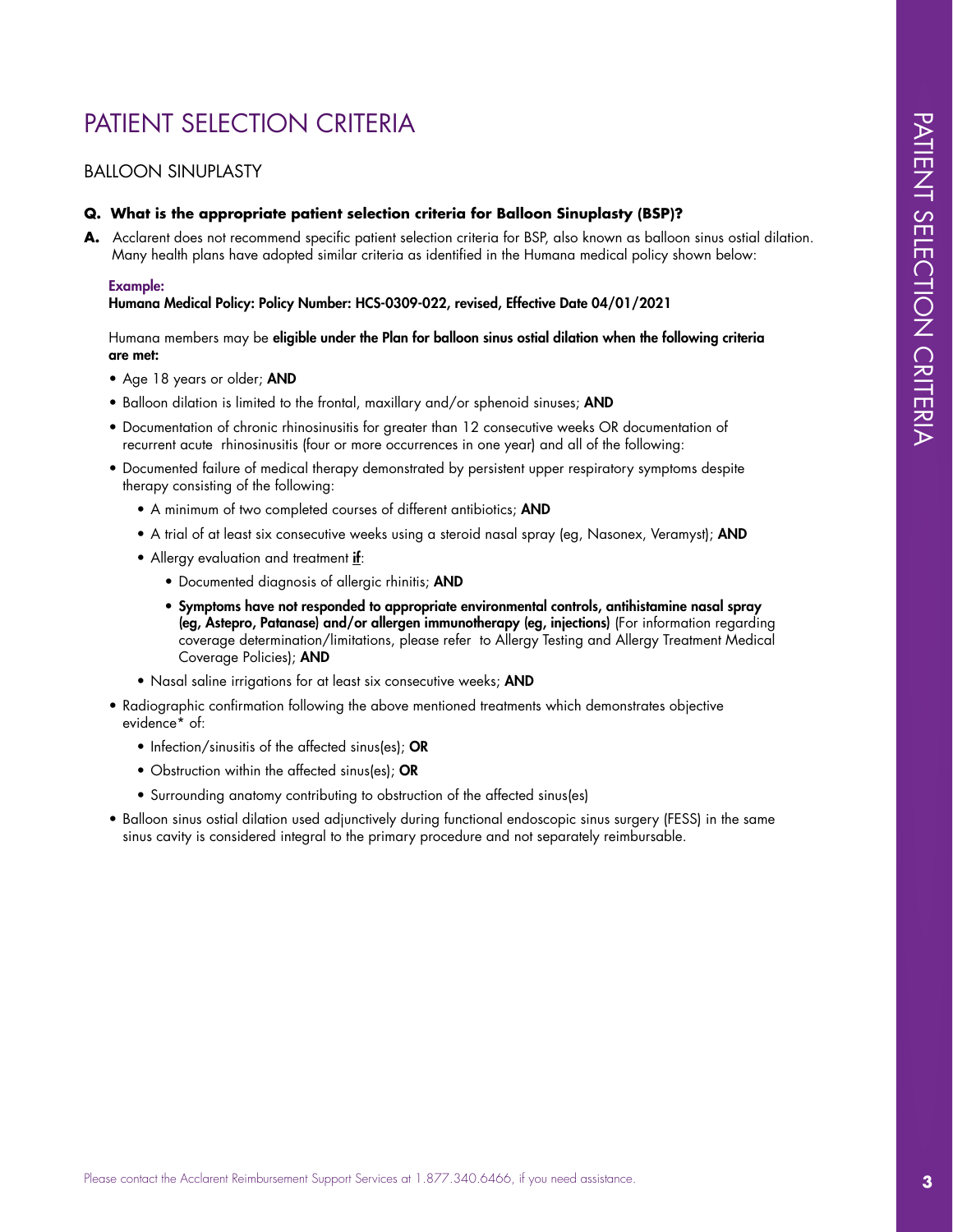## EUSTACHIAN TUBE BALLOON DILATION

#### **Q. What are the appropriate patient selection criteria for Eustachian tube balloon dilation (ETBD)?**

**A.** Acclarent does not recommend specific patient selection criteria for ETBD, also known as balloon dilation of the Eustachian tube (BDET), but supports the patient criteria currently outlined in many health plan coverage policies and the American Academy of Otolaryngology's 2019 BDET Clinical Consensus Statement.1 Acclarent's intention is to promote appropriate, evidence-based care of patients with chronic obstructive eustachian tube dysfunction (OETD) for whom ETBD is being considered. The sample patient criteria below is provided as a reference only and does not constitute medical advice or medical care. Treating health care providers are solely responsible for diagnosis, treatment, and medical advice. Many health plans have adopted similar criteria as identified in the Blue Cross Blue Shield Tennessee (BCBS TN) medical policy:

#### EXAMPLE:

#### BCBS TN Medical Policy: Balloon Dilation of the Eustachian Tube, revised, Effective Date 8/12/2021

Balloon dilation of the eustachian tube (BDET) is considered medically appropriate if ALL of the following are met:

- Adult 18 years old or older
- Symptoms of chronic obstructive eustachian tube dysfunction (e.g., otalgia, hearing loss) including ALL of the following:
	- Aural fullness
	- Aural pressure
	- Symptoms lasting 3 months or longer that are continuous and not episodic (e.g.,symptoms occur only in response to barochallenge such as pressure changes while flying)
	- Condition significantly affects quality of life or functional health status
- Documentation of ALL of the following:
	- Nasal endoscopy
	- Tympanometry
	- Comprehensive audiometry, with ALL the following findings:
		- Abnormal tympanogram (Type B or C)
		- Abnormal tympanic membrane (retracted membrane, effusion, perforation, or any other abnormality identified on exam);
- Failure to respond to appropriate medical management of coexisting conditions (e.g.,allergic rhinitis, rhinosinusitis, and laryngopharyngeal reflux)
- Other causes of aural fullness have been ruled out. (e.g., temporomandibular joint disorders, extrinsic obstruction of the eustachian tube, superior semicircular canal dehiscence, and endolymphatic hydrops)
- Absence of ALL the following:
	- Patulous eustachian tube dysfunction
	- Craniofacial syndrome (i.e., cleft palate)
	- Neoplasm causing extrinsic obstruction
	- History of radiation therapy to the nasopharynx
	- Enlarged adenoid pads
	- Nasopharyngeal mass
	- Neuromuscular disorders that lead to hypotonia/ineffective eustachian tube
	- Dynamic opening
- Documentation shows reversibility of eustachian tube dysfunction when individual performs valsalva maneuver. (e.g., popping ears)
- No previous history of having balloon dilation of the eustachian tube

<sup>1</sup> Tucci DL et al Clinical Consensus Statement: Balloon Dilation of the Eustachian Tube. Otolaryngol Head Neck Surg. 2019 Jul;161(1):6-17. doi: 10.1177/0194599819848423. Epub 2019 Jun 4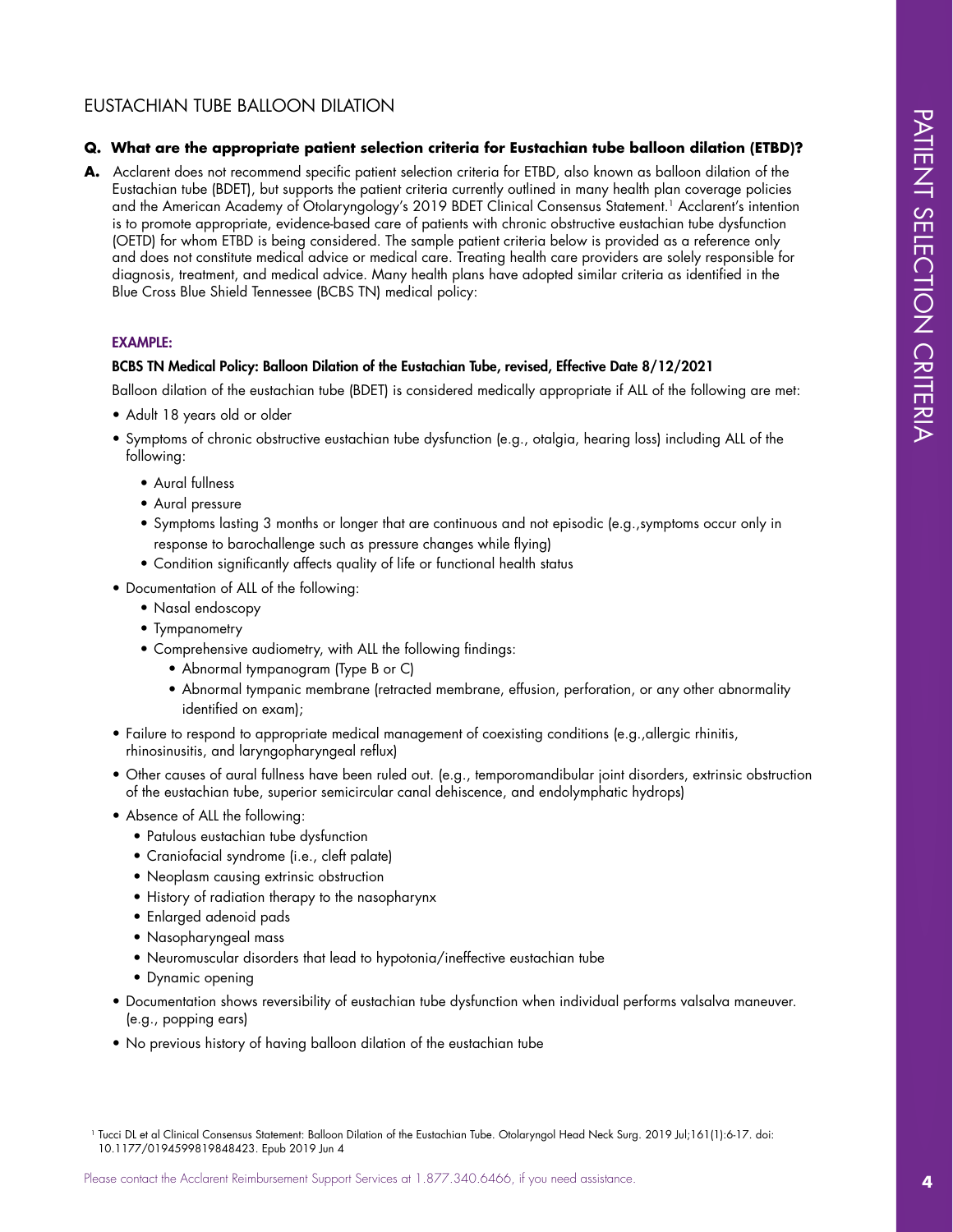## COVERAGE

## BALLOON SINUPLASTY

BSP is often covered by Public and Commercial Payers. Coverage policies may differ for "stand-alone" and "hybrid" procedures with FESS. Contact the Acclarent Reimbursement Support Services for further details on coverage in your state.

#### **Q. What medical criteria is required by Medicare for coverage of Balloon Sinuplasty?**

**A.** Medicare does not have a National Coverage Determination for BSP. However, Medicare does allow coverage and payment for services considered medically reasonable and necessary. Coverage for BSP is subject to standard medical necessity guidelines, which should be supported by quality clinical notes. There are no pre-determination/prior authorization mechanisms with Medicare for BSP.

### EUSTACHIAN TUBE BALLOON DILATION

#### **Q. Do payers cover Eustachian tube balloon dilation procedures?**

**A. Commercial Payers:** Coverage policies may differ from plan to plan. For coverage details, contact the patient's insurance plan directly.

**Medicare:** At this time, Medicare does not have a National Coverage Determination for ETBD procedures. Medicare allows coverage and payment for services considered medically necessary and reasonable. Coverage for ETBD is subject to standard medical necessity guidelines, which should be supported in patient medical records. There are no pre-determination/prior authorization mechanisms with Medicare for ETBD. Please refer to your individual Medicare Administrative Contractor's (MAC) coverage policies for more information.

Medicare Advantage Plans will most likely require prior-authorization of the ETBD procedure. Please consult the commercial plan directly for additional information. Coverage for ETBD is subject to standard medical necessity guidelines, which should be supported in patient medical records.

### COMPUTER ASSISTED SURGICAL NAVIGATION

#### **Q. Do payers cover computer assisted surgical navigation?**

**A. Commercial Payers:** Coverage policies may differ from plan to plan. For coverage details, contact the patient's insurance plan directly.

**Medicare:** Medicare does not have a National Coverage Determination or any Local Coverage Determinations for Computer Assisted Surgical Navigation, however, Medicare does allow coverage and payment for services considered medically easonable and necessary. CPT® code 61782 is found in the Medicare Physician Fee Schedule (MPFS found at: <https://www.cms.gov/apps/physician-fee-schedule/overview.aspx>.)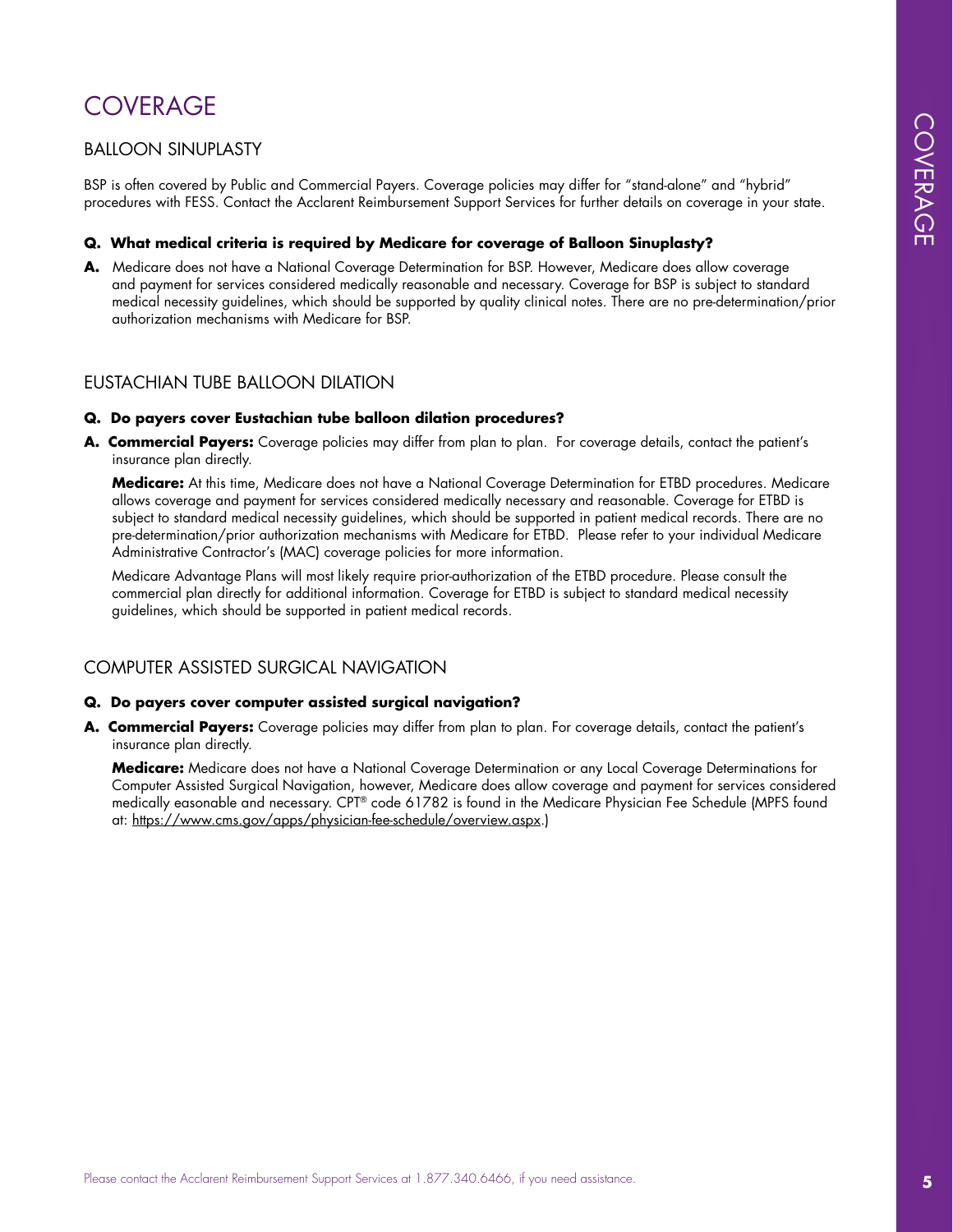## RELIEVA TRACT™ NASAL DILATION SYSTEM

#### **Q. Can a balloon be used to perform septoplasty?**

- **A.** The CPT® code for septoplasty is:
	- **30520** Septoplasty or submucous resection, with or without cartilage scoring, contouring or replacement with araft

The RELIEVA TRACT™ Nasal Dilation System is an instrument intended to provide increased intranasal space to facilitate access for endonasal and transnasal procedures and/or temporarily address nasal obstruction by displacing the inferior turbinate and lower nasal septum. When TRACT™ is used to access the sinus, the CPT® code for the primary surgical procedure should be coded. In this instance, CPT® code 30520 is used to report the septoplasty being performed via TRACT™ access. When TRACT™ is being used to displace tissue for nasal obstruction and no traditional instrumentation is used, CPT® code 30999 (Unlisted procedure, nose) may be reported.

#### **Q. Why would a surgeon not be able to use the septoplasty code 30520 if only the TRACT™ is used?**

**A.** The definition of 30520 indicates an incisional technique, with submucosal approach / access as an integral part of the repair. Therefore, to report with 30520 in absence of traditional instrumentation would be an overstatement of the procedure.

#### **Q. Could the surgeon report 30520 with modifier 52 (reduced services)?**

**A.** CPT® code 30999 (Unlisted procedure, nose) is more appropriate to report as TRACT™ does not meet the intent of 30520 for permanent definitive treatment. It should be noted, the RELIEVA TRACT™ Nasal Dilation System is a tool to temporarily address nasal obstruction or for access to the nasal anatomy, and is not intended or approved for definitive treatment.

The instructions in the Introduction of CPT® state, "Select the name of the procedure or service that accurately identifies the service performed. Do not select a CPT code that merely approximates the service provided. If no such specific code exists, then report the service using the appropriate unlisted procedure or service code." Therefore, reporting of 30520 with modifier 52 is not accurate, as it does not match the descriptor for code 30520.

#### **Q. How are claims submitted with an unlisted procedure code, when no specific CPT® code exists?**

- **A.** Providers should submit supporting documentation to the payor to accurately describe the work and resources associated with the procedure. The operative report is a key source of information and should include the following:
	- Level of difficulty of the case
	- Patient's diagnosis and duration of medical condition,.
	- Risk of complication associated with the procedure.
	- Anything unusual found during the procedure.

Additionally, include a cover letter which explains no specific CPT® code is currently available for this procedure and, therefore, the unlisted code was used. An established procedure code may be referenced which is comparable in time, skill, and work to the procedure performed to assist the payor in determining appropriate reimbursement. Submit the claim with a brief explanation, including why the comparative code is similar.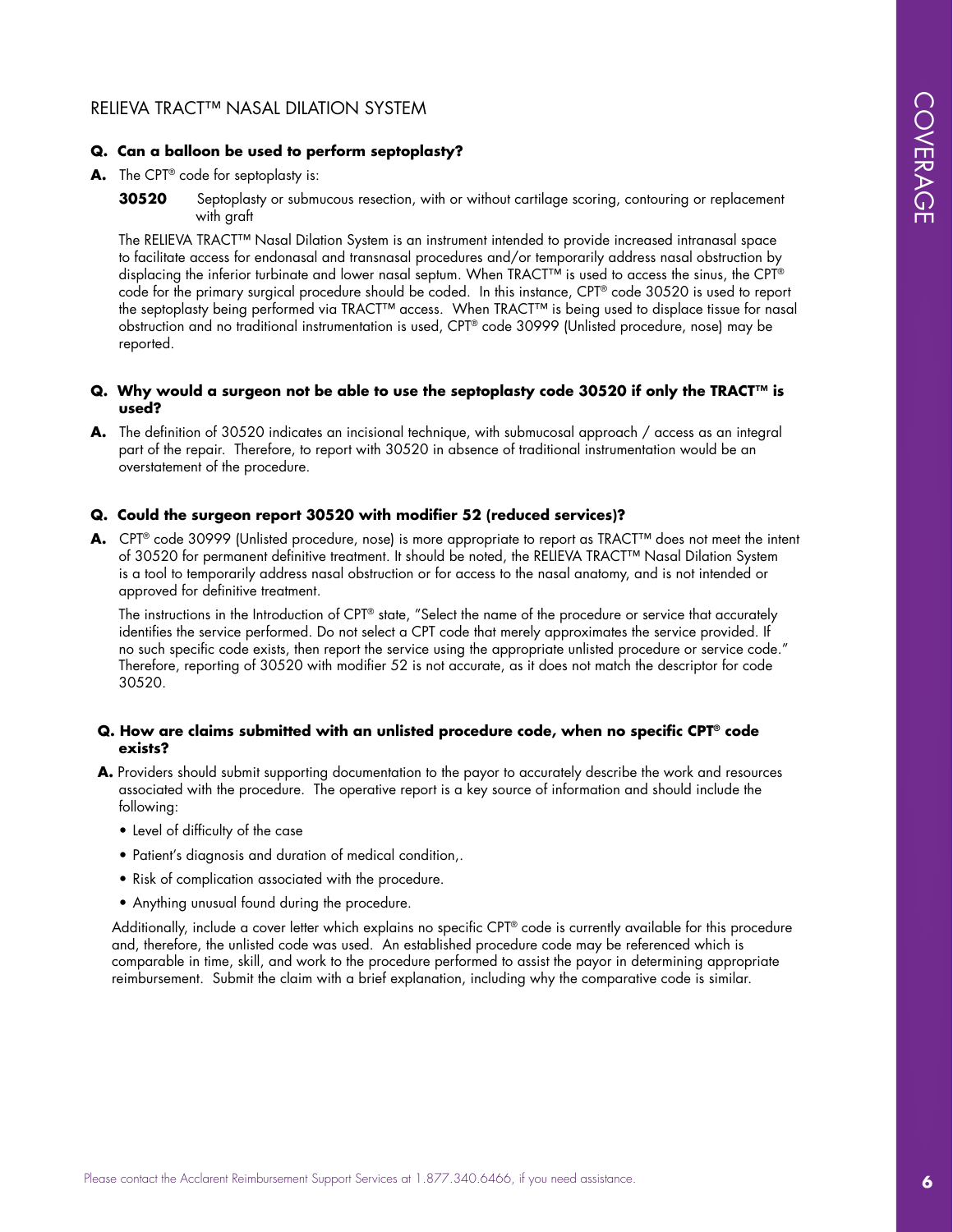## PRIOR APPROVAL / AUTHORIZATION

## BALLOON SINUPLASTY (BSP)

#### **Q. What steps should I take to get prior approval for Balloon Sinuplasty?**

**A.** Prior to scheduling a BSP procedure, contact the patient's health plan to request a pre-determination of services. This means you are checking if prior authorization or pre-certification is required, and verifying BSP is a covered benefit *(use Acclarent Reimbursement prior authorization templates, which can be obtained through our Reimbursement Support Services)*.

#### If the pre-determination request is denied:

- File a Level 1 appeal with the health plan (*use Acclarent Appeal Template*) or request a peer-to-peer with the Medical Director.
- If your patient's health plan is self-funded, you can ask the patient to contact the claims administrator/HR representative at their employer and request approval for the procedure.

#### If the Level 1 appeal is denied:

• File a Level 2 appeal (if available) with the health plan *(use Acclarent Appeal Template)*.

#### If the Level 2 appeal is denied, or a Level 2 appeal is not available, you should request an external review

• According to provisions in the Affordable Care Act, the health plan is required to offer the external review option.

## EUSTACHIAN TUBE BALLOON DILATION (ETBD)

#### **Q. Do payers require prior-authorization for ETBD procedures?**

**A. Commercial:** Coverage for ETBD procedures depends upon the insurance company. Prior to scheduling the procedure, the provider should contact the patient's health plan to inquire if a prior-authorization is required for ETBD procedures. A Letter of Medical Necessity (LOMN) may be submitted to the payer detailing the ETBD procedure and medical necessity for the patient.

PRECIVAL / ALTHORIZATION<br> **ALTHORIZATION**<br> **Contact the Acceler Support Support Support Support Support Support Support Support Support Support Support Support Support Support Support Support Support Support Support Suppor Medicare:** Medicare does not provide prior authorization, prior approval or predetermination of benefits for ETBD. General coverage guidelines for many services can be found using the Medicare Coverage Database. The database is maintained by CMS and is located on their web site at [https://www.cms.gov/medicare-coverage-database/](https://www.cms.gov/medicare-coverage-database/new-search/search.aspx) [new-search/search.aspx.](https://www.cms.gov/medicare-coverage-database/new-search/search.aspx) In the absence of a local or national coverage determination, the local MAC or carrier will determine whether coverage is available for a service on a case-by-case basis.

HMO/Medicare Advantage programs will most likely require prior-authorization of the ETBD procedure.

#### **Q. What if my prior-authorization request is denied?**

**A.** Prior-authorization may be denied because the payer could not determine the medical necessity and appropriateness of the proposed treatment, or the services are deemed experimental/investigational. Most payers will have their own appeals process and guidelines and will vary in their timelines and number of appeals that may be requested.

**Contact the Acclarent Reimbursement Support Services to obtain template letters**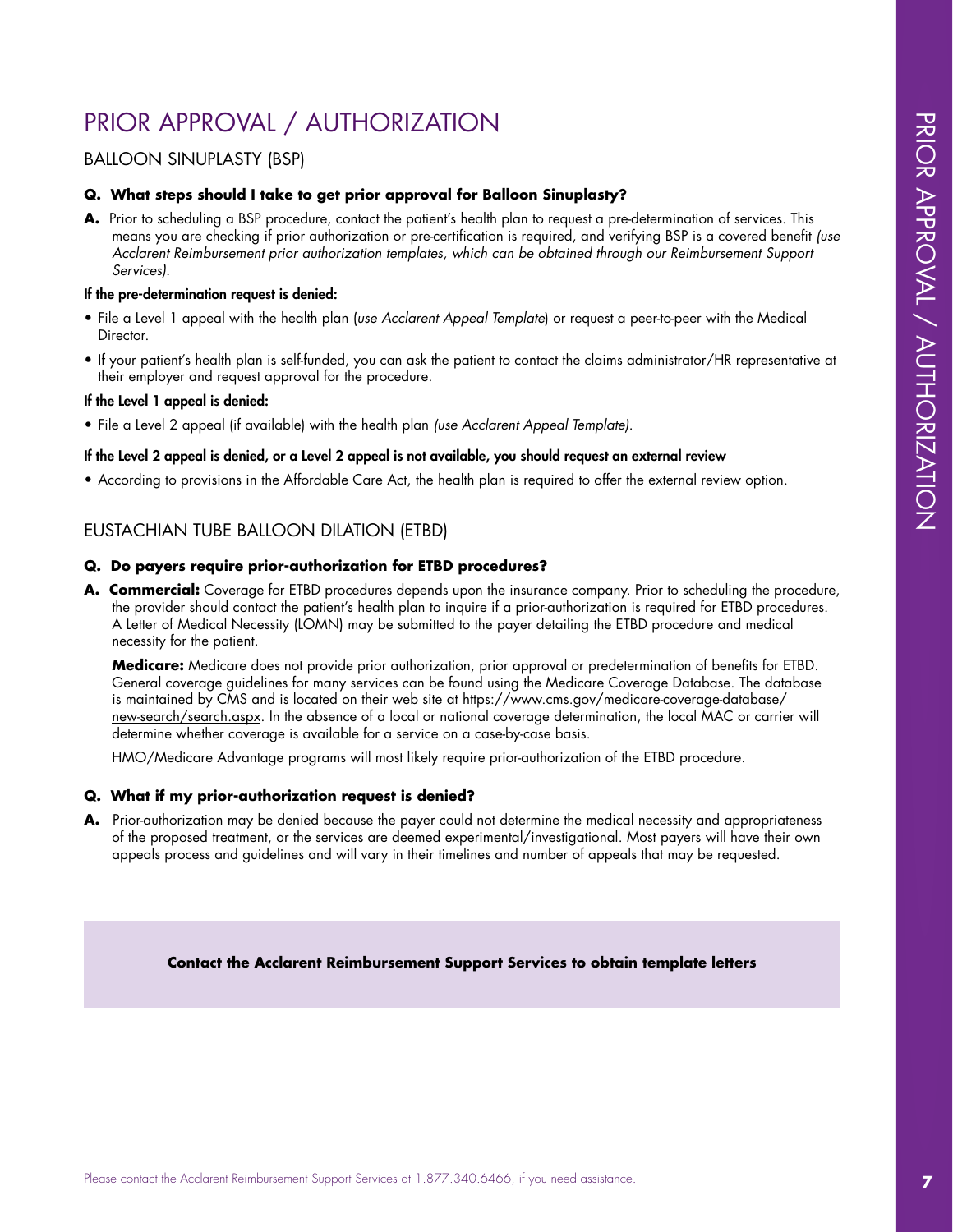## PLACE OF SERVICE

### **Q. Does payment for sinus surgery depend on the Place of Service (POS)?**

### **Place of Service Codes**

| <b>CATEGORY</b> | <b>TYPE</b>               | PLACE OF SERVICE (POS) CODE |
|-----------------|---------------------------|-----------------------------|
| Facility        | Inpatient Hospital        |                             |
| Facility        | Outpatient Hospital       | つつ                          |
| Facility        | Ambulatory Surgery Center |                             |
| Non-Facility    | Physician Office          |                             |

## CODING

## NASAL / SINUS ENDOSCOPIC SURGERY CODES

|                                              |                               | A. Yes, payment is different depending on the POS, and the appropriate POS code should be noted.<br>facilities, military treatment facilities and intermediate care facilities.       | Physician office settings are defined as locations where health professionals "routinely provide health examinations,<br>diagnosis and treatment of illness or injury on an ambulatory basis." Specifically excluded are hospitals, skilled nursing |  |
|----------------------------------------------|-------------------------------|---------------------------------------------------------------------------------------------------------------------------------------------------------------------------------------|-----------------------------------------------------------------------------------------------------------------------------------------------------------------------------------------------------------------------------------------------------|--|
|                                              | <b>Place of Service Codes</b> |                                                                                                                                                                                       |                                                                                                                                                                                                                                                     |  |
|                                              | <b>CATEGORY</b>               | <b>TYPE</b>                                                                                                                                                                           | PLACE OF SERVICE (POS) CODE                                                                                                                                                                                                                         |  |
|                                              | Facility                      | Inpatient Hospital                                                                                                                                                                    | 21                                                                                                                                                                                                                                                  |  |
| Facility<br>Facility                         |                               | Outpatient Hospital<br>Ambulatory Surgery Center                                                                                                                                      | 22<br>24                                                                                                                                                                                                                                            |  |
|                                              | Non-Facility                  | Physician Office                                                                                                                                                                      | 11                                                                                                                                                                                                                                                  |  |
| <b>SINUS</b>                                 | <b>CPT<sup>®</sup> CODE</b>   | NASAL / SINUS ENDOSCOPIC SURGERY CODES                                                                                                                                                | <b>DESCRIPTOR</b>                                                                                                                                                                                                                                   |  |
|                                              |                               | <b>FESS</b>                                                                                                                                                                           |                                                                                                                                                                                                                                                     |  |
|                                              | 31254                         |                                                                                                                                                                                       | Nasal/sinus endoscopy, surgical with ethmoidectomy; partial (anterior)                                                                                                                                                                              |  |
| Ethmoid                                      | 31255                         | Nasal/sinus endoscopy, surgical with ethmoidectomy; total (anterior and posterior)                                                                                                    |                                                                                                                                                                                                                                                     |  |
| Ethmoid /<br>Frontal                         | 31253                         | Nasal/sinus endoscopy, surgical with ethmoidectomy; total (anterior and posterior), including frontal sinus<br>exploration, with removal of tissue from frontal sinus, when performed |                                                                                                                                                                                                                                                     |  |
| Ethmoid /                                    | 31257                         | Nasal/sinus endoscopy, surgical with ethmoidectomy; total (anterior and posterior), including sphenoid-<br>otomy                                                                      |                                                                                                                                                                                                                                                     |  |
| Sphenoid                                     | 31259                         | otomy, with removal of tissue from the sphenoid sinus                                                                                                                                 | Nasal/sinus endoscopy, surgical with ethmoidectomy; total (anterior and posterior), including sphenoid-                                                                                                                                             |  |
| Maxillary                                    | 31256                         |                                                                                                                                                                                       | Nasal/sinus endoscopy, surgical, with maxillary antrostomy;                                                                                                                                                                                         |  |
|                                              | 31267                         |                                                                                                                                                                                       | Nasal/sinus endoscopy, surgical, with maxillary antrostomy; with removal of tissue from maxillary sinus                                                                                                                                             |  |
| Frontal                                      | 31276                         | sinus                                                                                                                                                                                 | Nasal/sinus endoscopy, surgical with frontal sinus exploration; with or without removal of tissue from frontal                                                                                                                                      |  |
| Sphenoid                                     | 31287                         | Nasal/sinus endoscopy, surgical, with sphenoidotomy;                                                                                                                                  |                                                                                                                                                                                                                                                     |  |
|                                              | 31288                         |                                                                                                                                                                                       | Nasal/sinus endoscopy, surgical, with sphenoidotomy; with removal of tissue from the sphenoid sinus                                                                                                                                                 |  |
|                                              |                               | <b>BALLOON SINUPLASTY</b>                                                                                                                                                             |                                                                                                                                                                                                                                                     |  |
|                                              | 31295                         | via canine fossa                                                                                                                                                                      | Nasal/sinus endoscopy, surgical, with dilation (eg, balloon dilation); maxillary sinus ostium, transnasal or                                                                                                                                        |  |
|                                              |                               | Nasal/sinus endoscopy, surgical, with dilation (eg, balloon dilation); frontal sinus ostium                                                                                           |                                                                                                                                                                                                                                                     |  |
|                                              | 31296                         |                                                                                                                                                                                       | Nasal/sinus endoscopy, surgical, with dilation (eg, balloon dilation); sphenoid sinus ostium                                                                                                                                                        |  |
| Maxillary<br>Frontal<br>Sphenoid<br>Frontal/ | 31297                         |                                                                                                                                                                                       |                                                                                                                                                                                                                                                     |  |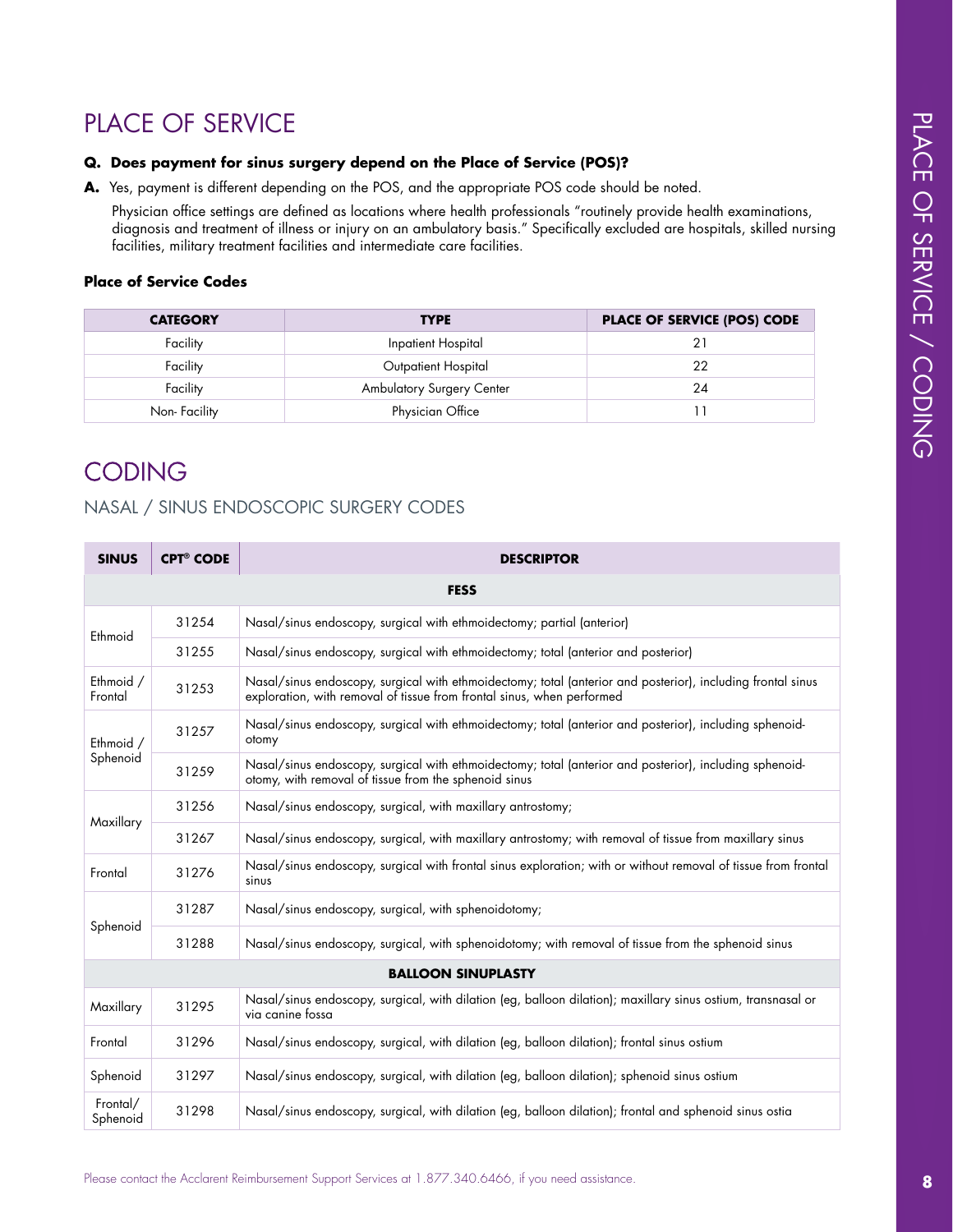Additional information regarding the nasal / sinus endoscopic surgery codes:

- Balloon-only CPT® codes may be reported in conjunction with traditional FESS CPT® codes for separate sinuses in a common procedure.
- Balloon-only CPT® codes may not be reported in conjunction with traditional FESS CPT® codes in a single sinus.
- Per American Academy of Otolaryngology Head and Neck Surgery (AAO-HNS) coding guidelines, the use of balloon catheter tools may be coded with traditional FESS CPT® codes when
	- 1. Balloon catheter instruments are used in conjunction with other tools and
	- 2. Tissue is removed as part of intervention on that sinus.

#### **Q. What is a stand-alone vs. a hybrid procedure and how does the coding differ?**

**A.** *A stand-alone procedure* is the utilization of a balloon or other device used to dilate a sinus ostium under endoscopic visualization when no tissue is removed. The appropriate coding for a standalone procedure is to use one or more of the balloon dilation codes (31295, 31296, 31297, 31298).

A hybrid procedure is the utilization of a balloon as an adjunct tool during a FESS procedure to establish a pathway through the frontal recess to the frontal sinus followed by tissue removal (mucosa, polyps, scar, tumor and/or bony partitions) with traditional instrumentation such as forceps and/or the microdebrider. When the result is a frontal sinusotomy and tissue has been removed, the appropriate code is 31276 and the dilation is not separately reported. Similar rationale would apply to surgery involving the maxillary and sphenoid sinuses.

When the balloon is used as part of a FESS procedure, it is not separately paid, but included in the payment of the FESS procedure.

Acclarent defers to the guidance published by AAO-HNS found here (log in credentials required):

<http://www.entnet.org/Practice/Coding-for-Balloon-Sinus-Dilation-2010.cfm>

#### **Q. What are the relevant ICD-10 diagnosis codes?**

**A.** The following table lists the ICD-10 codes.

|          | <b>ICD-10-CM DIAGNOSIS CODES</b>   |          |                                       |
|----------|------------------------------------|----------|---------------------------------------|
| $ICD-10$ |                                    | $ICD-10$ |                                       |
| J32.0    | <b>Chronic Maxillary Sinusitis</b> | JO1.01   | Acute Recurrent Maxillary Sinusitis   |
| J32.1    | Chronic Frontal Sinusitis          | JO1.11   | Acute Recurrent Frontal Sinusitis     |
| J32.2    | Chronic Ethmoidal Sinusitis        | JO1.21   | Acute Recurrent Ethmoidal Sinusitis   |
| J32.3    | Chronic Sphenoidal Sinusitis       | JO1.31   | Acute Recurrent Sphenoidal Sinusitis  |
| J32.4    | Chronic pansinusitis               | JO1.41   | <b>Acute Recurrent Pansinusitis</b>   |
| J32.8    | Other chronic sinusitis            | JO1.81   | Other Acute Recurrent Sinusitis       |
| J32.9    | Chronic sinusitis, unspecified     | J01.91   | Acute Recurrent Sinusitus Unspecified |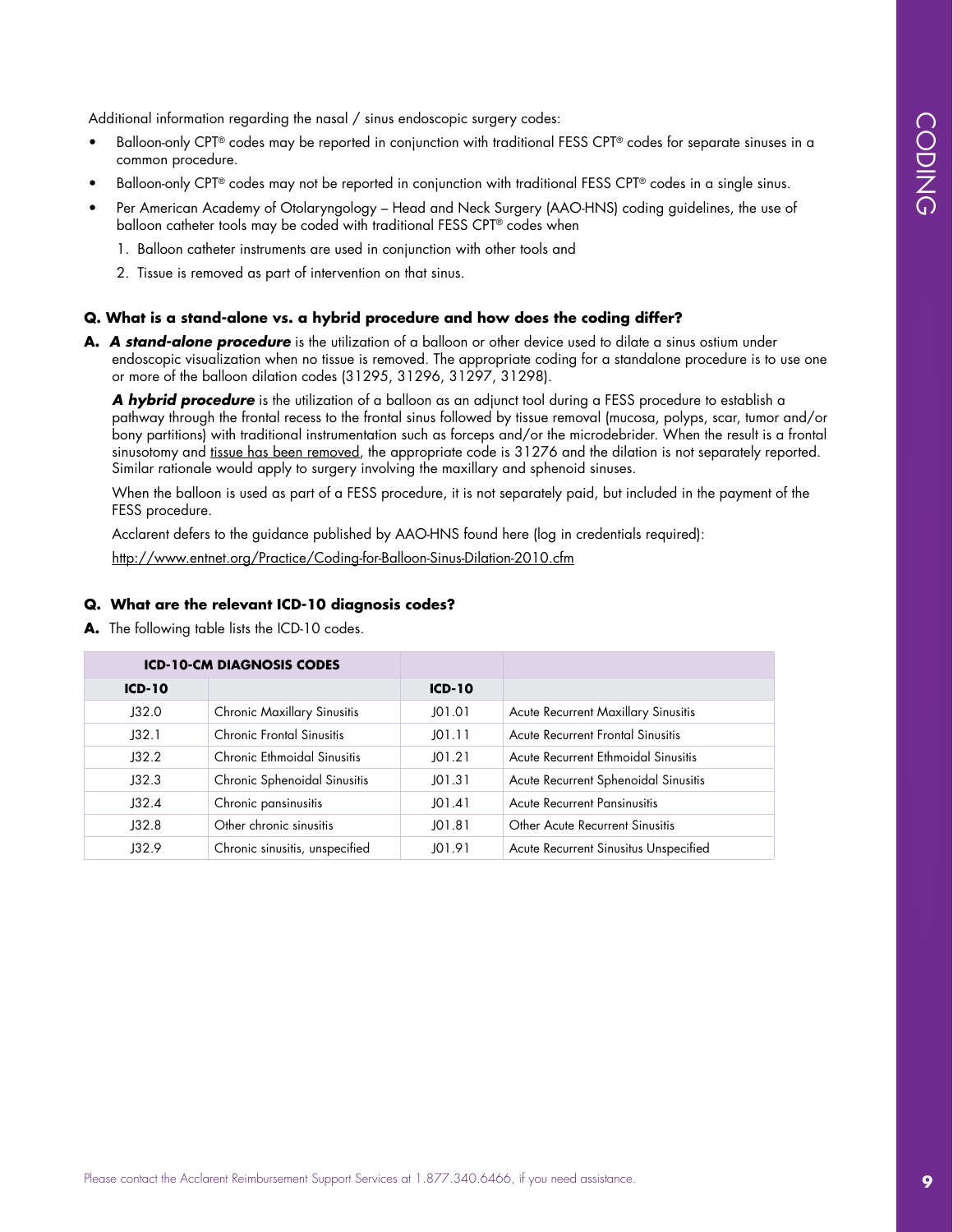## EUSTACHIAN TUBE BALLOON DILATION

#### **Q. What code should physicians use to report the ETBD procedure?**

#### **Q. Why are there two codes for ETBD?**

#### **Q. Is there a global period associated with 69705 or 69706?**

#### **Q. What are the Work RVUs assigned to CPT® 69705 and 69706?**

#### **Q. What is the physician reimbursement for 69705 and 69706?**

| A. Beginning January 1, 2021, new Category 1 CPT® codes were introduced for this procedure:       |             |                                                                                                 | Q. What code should physicians use to report the ETBD procedure? |                                                                                                                                                                                                                                                                                                                                                                                                                                                                                                                                                                               |                 |
|---------------------------------------------------------------------------------------------------|-------------|-------------------------------------------------------------------------------------------------|------------------------------------------------------------------|-------------------------------------------------------------------------------------------------------------------------------------------------------------------------------------------------------------------------------------------------------------------------------------------------------------------------------------------------------------------------------------------------------------------------------------------------------------------------------------------------------------------------------------------------------------------------------|-----------------|
|                                                                                                   |             |                                                                                                 |                                                                  |                                                                                                                                                                                                                                                                                                                                                                                                                                                                                                                                                                               |                 |
|                                                                                                   |             |                                                                                                 |                                                                  | 69705 Nasopharyngoscopy, surgical, with dilation of eustachian tube (ie, balloon dilation); unilateral                                                                                                                                                                                                                                                                                                                                                                                                                                                                        |                 |
|                                                                                                   |             |                                                                                                 |                                                                  | 69706 Nasopharyngoscopy, surgical, with dilation of eustachian tube (ie, balloon dilation); bilateral                                                                                                                                                                                                                                                                                                                                                                                                                                                                         |                 |
| Q. Why are there two codes for ETBD?                                                              |             |                                                                                                 |                                                                  |                                                                                                                                                                                                                                                                                                                                                                                                                                                                                                                                                                               |                 |
|                                                                                                   |             | for the two codes reflects the additional work the physician performs in a bilateral procedure. |                                                                  | A. There were two codes established, one for unilateral procedures and the second for bilateral procedures. The payment                                                                                                                                                                                                                                                                                                                                                                                                                                                       |                 |
|                                                                                                   |             | Q. Is there a global period associated with 69705 or 69706?                                     |                                                                  |                                                                                                                                                                                                                                                                                                                                                                                                                                                                                                                                                                               |                 |
|                                                                                                   |             | <b>A.</b> There is no global period associated with 69705 or 69706.                             |                                                                  |                                                                                                                                                                                                                                                                                                                                                                                                                                                                                                                                                                               |                 |
|                                                                                                   |             | Q. What are the Work RVUs assigned to CPT® 69705 and 69706?                                     |                                                                  |                                                                                                                                                                                                                                                                                                                                                                                                                                                                                                                                                                               |                 |
|                                                                                                   |             | <b>A.</b> CPT® 69705 = 3.00 Work RVUs and CPT® 69706 = 4.27 Work RVUs.                          |                                                                  |                                                                                                                                                                                                                                                                                                                                                                                                                                                                                                                                                                               |                 |
|                                                                                                   |             | Q. What is the physician reimbursement for 69705 and 69706?                                     |                                                                  |                                                                                                                                                                                                                                                                                                                                                                                                                                                                                                                                                                               |                 |
|                                                                                                   |             | <b>CPT<sup>®</sup> CODES AND ASSIGNED RVUS</b>                                                  |                                                                  | <b>ALLOWABLES</b>                                                                                                                                                                                                                                                                                                                                                                                                                                                                                                                                                             |                 |
| <b>CODE</b>                                                                                       | <b>WORK</b> | <b>TOTAL NON-FAC</b>                                                                            | <b>TOTAL FACILITY</b>                                            | NON-FACILITY                                                                                                                                                                                                                                                                                                                                                                                                                                                                                                                                                                  | <b>FACILITY</b> |
| 69705                                                                                             | 3.00        | 85.01                                                                                           | 5.11                                                             | \$2,942                                                                                                                                                                                                                                                                                                                                                                                                                                                                                                                                                                       | \$177           |
| 69706                                                                                             | 4.27        | 87.75                                                                                           | 7.14                                                             | \$3,037                                                                                                                                                                                                                                                                                                                                                                                                                                                                                                                                                                       | \$247           |
| or ambulatory surgery center).                                                                    |             |                                                                                                 |                                                                  |                                                                                                                                                                                                                                                                                                                                                                                                                                                                                                                                                                               |                 |
| Q. What is a C-Code?<br>codes include the following:<br>commercial plans may also accept C codes. |             | Applicable for Outpatient Hospital and ASC use only, physicians do not report C codes.          |                                                                  | A. Level II HCPCS is a standardized coding system used primarily to identify products, supplies, and services not<br>included in the CPT® Code Set. HCPCS C codes are reported for device categories, novel technology procedures,<br>drugs, biologicals and radiopharmaceuticals that do not have other HCPCS code assignments. Key points regarding C<br>Unique temporary pricing codes established by CMS for the Outpatient Prospective Payment System (OPPS).<br>May be reported by facilities to Medicare and other payers utilizing the OPPS payment methodology; some |                 |

#### **Q. What code should facilities use to report the ETBD procedure?**

#### **Q. What is a C-Code?**

- **A. Level ll HCPCS** is a standardized coding system used primarily to identify products, supplies, and services not included in the CPT® Code Set. HCPCS C codes are reported for device categories, novel technology procedures, drugs, biologicals and radiopharmaceuticals that do not have other HCPCS code assignments. Key points regarding C codes include the following:
	- Applicable for Outpatient Hospital and ASC use only, physicians do not report C codes.
	- Unique temporary pricing codes established by CMS for the Outpatient Prospective Payment System (OPPS).
	- May be reported by facilities to Medicare and other payers utilizing the OPPS payment methodology; some commercial plans may also accept C codes.
	- Not the same as Category III CPT<sup>®</sup> codes.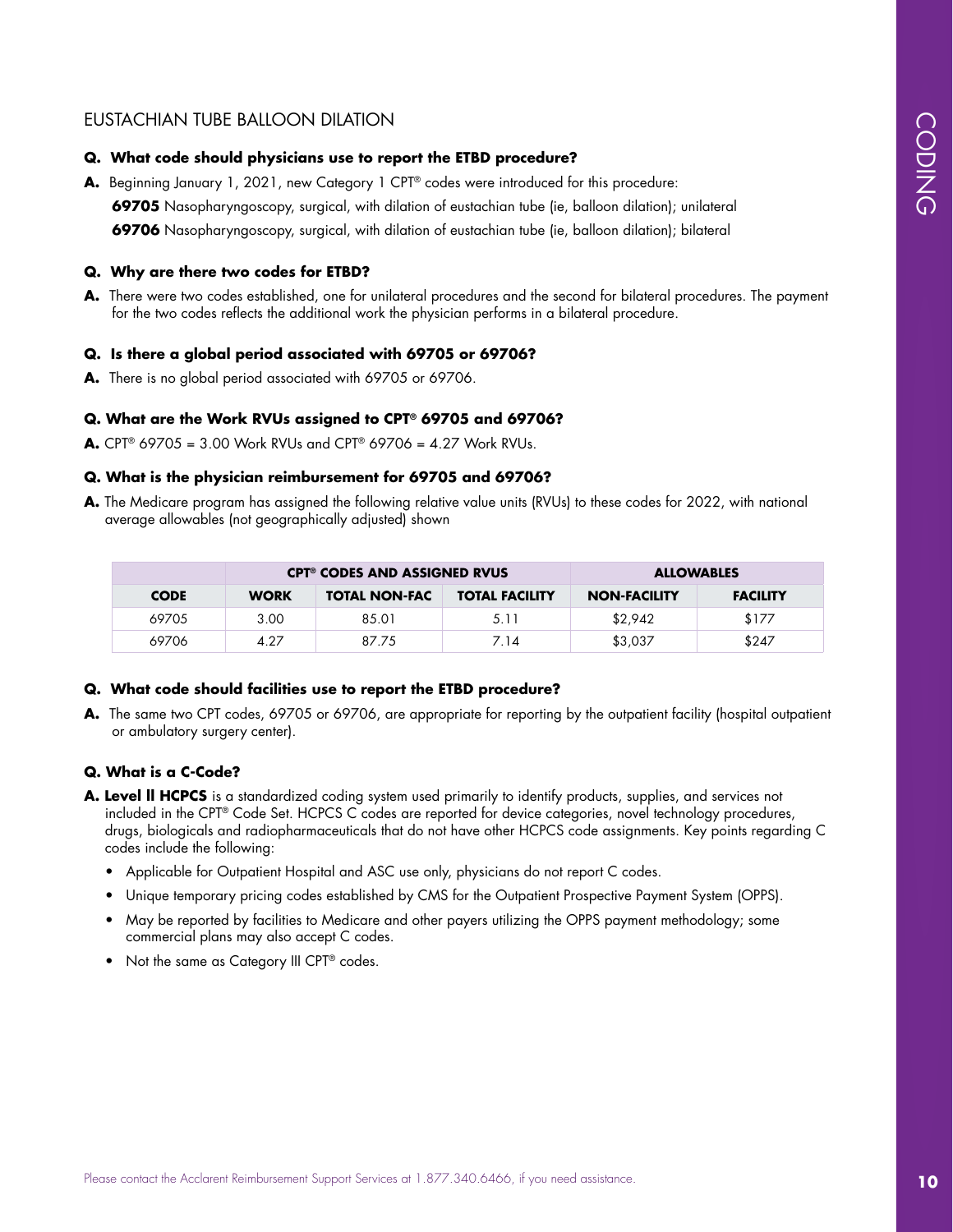## **Q. What are the relevant ICD-10 diagnosis codes for Eustachian tube balloon dilation?**

**A.** The following table lists the relevant ICD-10-CM codes for ETBD.

|                             | <b>ICD-10-CM DIAGNOSIS CODES</b>                                                                                                                                                                                                                                                                                                                                                                                                                                    |        |
|-----------------------------|---------------------------------------------------------------------------------------------------------------------------------------------------------------------------------------------------------------------------------------------------------------------------------------------------------------------------------------------------------------------------------------------------------------------------------------------------------------------|--------|
| <b>CODE</b>                 |                                                                                                                                                                                                                                                                                                                                                                                                                                                                     | CODING |
| H69.80                      | Other Specified Disorders of Eustachian Tube, Unspecified Ear                                                                                                                                                                                                                                                                                                                                                                                                       |        |
| H69.81                      | Other Specified Disorders of Eustachian Tube, Right Ear                                                                                                                                                                                                                                                                                                                                                                                                             |        |
| H69.82                      | Other Specified Disorders of Eustachian Tube, Left Ear                                                                                                                                                                                                                                                                                                                                                                                                              |        |
| H69.83                      | Other Specified Disorders of Eustachian Tube, Bilateral                                                                                                                                                                                                                                                                                                                                                                                                             |        |
|                             | Q. Can I report Eustachian tube balloon dilation with concomitant procedures?                                                                                                                                                                                                                                                                                                                                                                                       |        |
|                             | A. The Centers for Medicare and Medicaid Services (CMS) created the National Correct Coding Initiative (NCCI) to control<br>improper coding that would lead to inappropriate payment by Medicare. It is an automated edit system to control<br>specific CPT code pairs reported on the same day of service. The NCCI edits apply to all physician payments (in all<br>settings), as well as the Ambulatory Surgery Center and Hospital Outpatient facility payment. |        |
|                             | The 2021 edits bundled ETBD codes 69705 and 69706 with a large number of procedural codes. Performing any<br>combination of these procedures on the same date of service resulted in the inability to report, and subsequently receive<br>payment for, ETBD. In the January 2022 update, NCCI has revised or deleted a number of edits impacting ETBD.                                                                                                              |        |
|                             | When a Modifier MAY Be Used: In some instances, a modifier may be used to indicate an exception is<br>appropriate. For example, if a surgeon determines that ETBD, in combination with BSP and/or FESS, is medically<br>necessary, they can now complete the surgery on the same date of service and attach a modifier -59 to report a separate<br>procedure. A modifier would be required if the primary procedure reported was*:                                  |        |
|                             | 30801 or 30802 (ablation of inferior turbinates);                                                                                                                                                                                                                                                                                                                                                                                                                   |        |
|                             | 31233 - 31298 (FESS and BSP procedures);                                                                                                                                                                                                                                                                                                                                                                                                                            |        |
|                             | 31510 - 31546, 31560 - 31579 (surgical laryngoscopy procedures).                                                                                                                                                                                                                                                                                                                                                                                                    |        |
|                             | When a Modifier MAY NOT Be Used: There are still instances where the edits continue to bundle ETBD (69705 or<br>69706) with several other procedures. They may not be reported with*:                                                                                                                                                                                                                                                                               |        |
| component;                  | 31231 (nasal endoscopy) or 92511 (nasopharyngoscopy with endoscope), as nasopharyngoscopy is an inherent                                                                                                                                                                                                                                                                                                                                                            |        |
|                             | 92502 (otolaryngologic exam under general anesthesia);                                                                                                                                                                                                                                                                                                                                                                                                              |        |
|                             | 69990 (use of operating microscope);                                                                                                                                                                                                                                                                                                                                                                                                                                |        |
|                             | Each other, as unilateral versus bilateral services are mutually exclusive.                                                                                                                                                                                                                                                                                                                                                                                         |        |
|                             | <b>DELETED NCCI Edits:</b> Many edits were deleted, including*:                                                                                                                                                                                                                                                                                                                                                                                                     |        |
|                             | 69209, 69210, and G0268 (removal of impacted cerumen);                                                                                                                                                                                                                                                                                                                                                                                                              |        |
|                             | 69424 (ventilating tube removal requiring general anesthesia);                                                                                                                                                                                                                                                                                                                                                                                                      |        |
|                             | 69433, 69436, or 0583T (tympanostomy, requiring insertion of ventilating tube);                                                                                                                                                                                                                                                                                                                                                                                     |        |
|                             | Most other surgical procedures on the middle or inner ear.                                                                                                                                                                                                                                                                                                                                                                                                          |        |
|                             |                                                                                                                                                                                                                                                                                                                                                                                                                                                                     |        |
|                             | *This is not an all-inclusive list of NCCI edits, or of the 2022 revisions and deletions to the NCCI.                                                                                                                                                                                                                                                                                                                                                               |        |
| operative session as ETBD.  | Review the most current NCCI procedure-to-procedure (PTP) tables, as well as the NCCI Policy Manual, for<br>additional information. The PTP tables are updated quarterly at https://www.cms.gov/Medicare/Coding/<br>NationalCorrectCodInitEd. Report the appropriate CPT® code(s) for other procedures performed during the same                                                                                                                                    |        |
|                             | <b>COMPUTER ASSISTED SURGICAL NAVIGATION</b>                                                                                                                                                                                                                                                                                                                                                                                                                        |        |
|                             | Q. What code should physicians use to report computer assisted surgical navigation?                                                                                                                                                                                                                                                                                                                                                                                 |        |
| number of sinuses involved. | A. Computer assisted surgical navigation should be reported with the add-on code +61782. The code should be reported<br>as an add on to the main surgical procedure. CPT code 61782 is reported once per surgical session, regardless of the                                                                                                                                                                                                                        |        |
|                             | Please contact the Acclarent Reimbursement Support Services at 1.877.340.6466, if you need assistance.                                                                                                                                                                                                                                                                                                                                                              | 11     |

#### **Q. Can I report Eustachian tube balloon dilation with concomitant procedures?**

## COMPUTER ASSISTED SURGICAL NAVIGATION

#### **Q. What code should physicians use to report computer assisted surgical navigation?**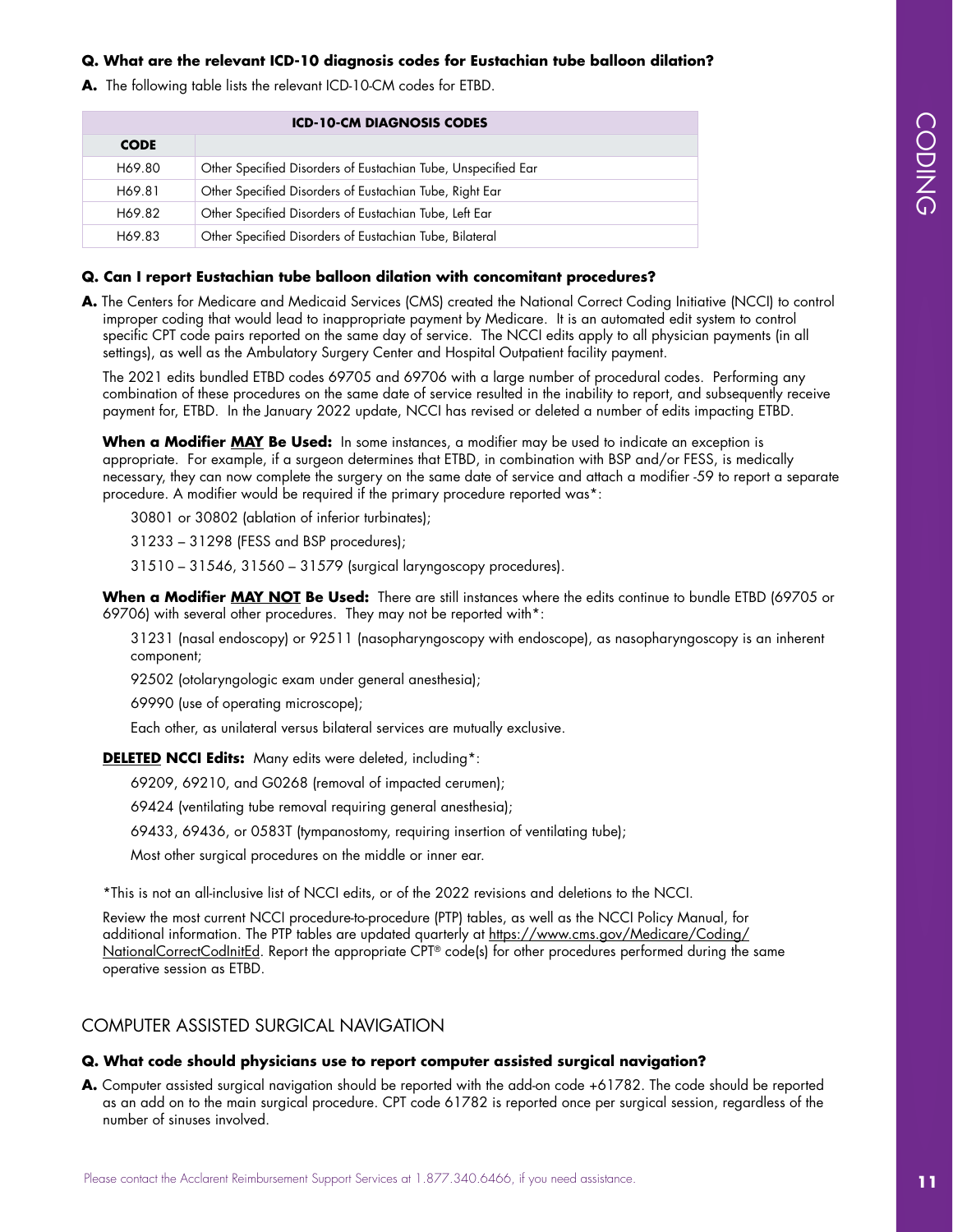## MODIFIERS

|                 | <b>EXAMPLES OF COMMONLY USED CPT<sup>®</sup> / HCPCS MODIFIERS</b>                                                                                                                                                                                                                                         |  |  |
|-----------------|------------------------------------------------------------------------------------------------------------------------------------------------------------------------------------------------------------------------------------------------------------------------------------------------------------|--|--|
| <b>MODIFIER</b> | <b>TYPE</b>                                                                                                                                                                                                                                                                                                |  |  |
| 50              | Bilateral Procedure: When bilateral procedures are performed in the same session, append the additional procedure.<br>50% payment reduction of the second procedure generally applies for commercial plans. Medicare applies the<br>special multiple endoscopy rules to nasal/sinus endoscopic procedures. |  |  |
| 51              | Multiple Procedures: When multiple procedures, other than E/M Services are performed at the same session by the<br>same provider, append the additional procedure or service code(s). Use of 51 is not required by all payers.                                                                             |  |  |
| 53              | Discontinued Procedure: Under certain circumstances, the physician may elect to terminate the procedure.                                                                                                                                                                                                   |  |  |
| 59              | Distinct Procedural Service: Under certain circumstances, it may be necessary to indicate that a procedure or service<br>was distinct or independent from other non-E/M services performed on the same day.                                                                                                |  |  |
| 73              | Discontinued Outpatient Hospital/Ambulatory Surgery (ASC) Procedure PRIOR TO the Administration of Anesthesia -<br>Applied when extenuating circumstances require the cancellation of a procedure.                                                                                                         |  |  |
| 74              | Discontinued Outpatient Hospital/Ambulatory Surgery (ASC) Procedure AFTER Administration of Anesthesia – Applies<br>when extenuating circumstances require the cancellation of a procedure.                                                                                                                |  |  |
| <b>RT</b><br>LT | Right Side: Used to identify procedures performed on the right side of the body.<br>Left Side: Used to identify procedures performed on the left side of the body.                                                                                                                                         |  |  |

### BALLOON SINUPLASTY

#### **Q. Do multiple procedure reduction rules apply to sinus surgery codes?**

**A.** Yes, the multiple procedure reduction rule applies to all sinus surgery codes. Medicare requires the use of modifier 51 to report multiple procedures.

The Physician Fee Schedule reimbursement calculation method for multiple procedures is now determined according to the multiple endoscopy rules. Special rules for multiple endoscopic procedures apply if a procedure is billed with another endoscopy in the same family (i.e., another endoscopy that has the same base procedure). For all FESS procedures, the base procedure is 31231. The highest fee schedule procedure is allowed in full; for the second and subsequent procedures, the MAC will subtract the base code allowable and pay the difference.

Apply the multiple endoscopy rules to a family before ranking the family with other procedures performed on the same day (for example, if multiple endoscopies in the same family are reported on the same day as endoscopies in another family or on the same day as a non-endoscopic procedure). If an endoscopic procedure is reported with only its base procedure, do not pay separately for the base procedure. Payment for the base procedure is included in the payment for the other endoscopy.

If any of the multiple surgeries are bilateral surgeries, consider the bilateral procedure at 150 percent as one payment amount, rank this with the remaining procedures, and then apply the appropriate multiple surgery reductions. Since the base code, 31231, is defined as either unilateral or bilateral, it is not multiplied by 150% before being subtracted from the surgical endoscopy code(s), whether they are reported as bilateral or unilateral.

#### **Q. Do I need to use a modifier to note bilateral procedures?**

**A.** Yes, all sinus surgery codes are unilateral. Most payers require the use of modifier 50 for bilateral procedures. Payment for a bilateral procedure is typically calculated at 150%. Payment rules for multiple bilateral procedures vary by payor. For Medicare, if the code is reported as a bilateral procedure and is reported with other procedure codes on the same day, apply the bilateral adjustment before applying any multiple procedure rules.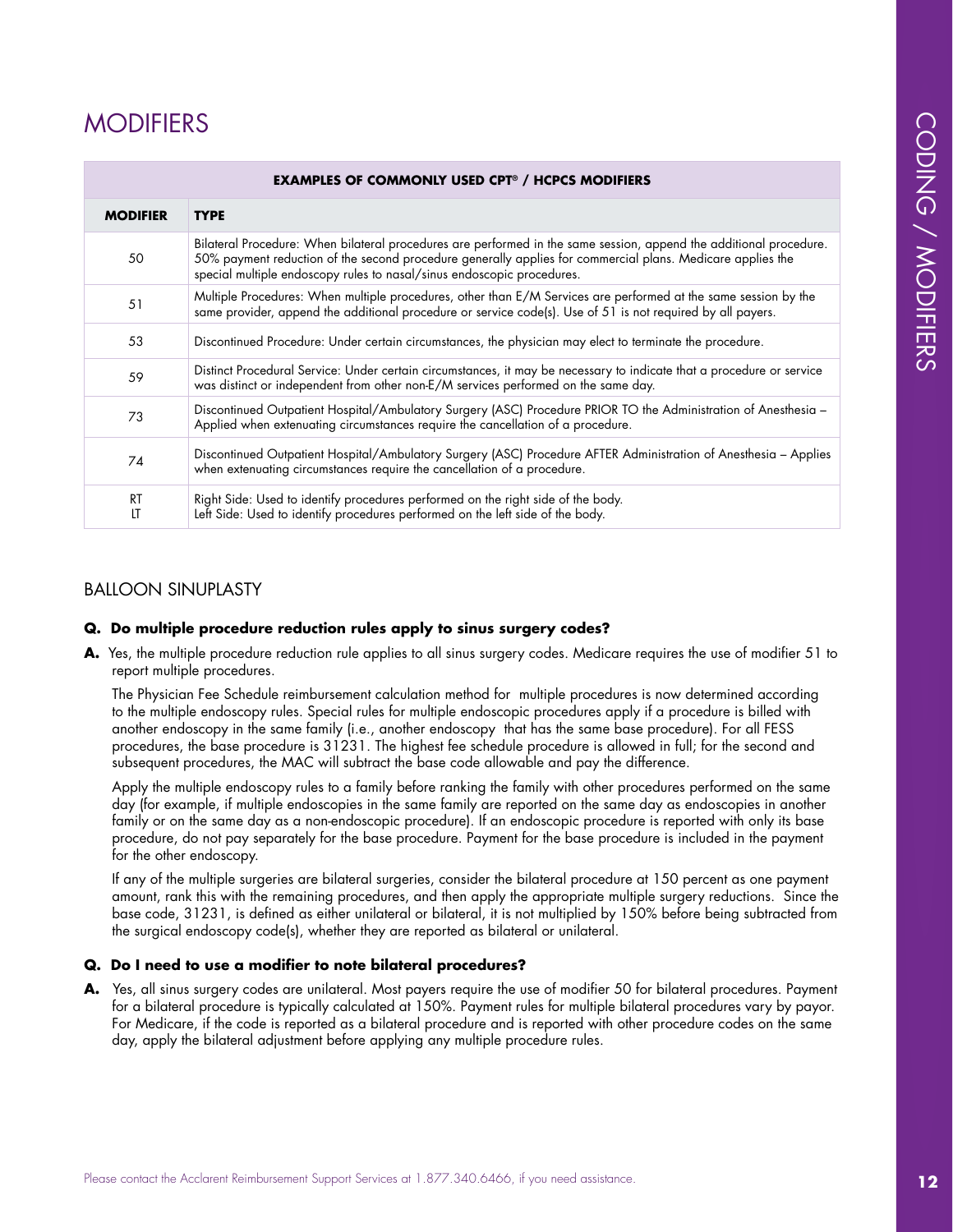#### **Q. What is the appropriate way to code for multiple bilateral procedures for Medicare patients?**

**A.** Medicare requires the use of Modifier 50 to describe bilateral procedures. Although claims for bilateral procedures may be submitted with the RT/LT modifiers, the payment methodology will be the same. The CPT® code should be listed on one line, as one unit, and appended with Modifiers 50 and 51 as appropriate.

Example: The physician performs bilateral Balloon Sinuplasty procedures on the frontal, maxillary and sphenoid sinuses. Coding for the procedure would be as follows:

#### **31295-50**

#### **31298-50-51**

Commercial plans do not necessarily follow Medicare's guidelines. It is important to check with each payer to understand their coding requirements.

#### **Q. The physician was unable to complete the balloon procedure. How should this be billed?**

**C. What is the appropriate way the cost for multiple laboration in Modifiers particles in the Acceler Support Support Support Support Support Support Support Support Support Support Support Support Support Support Support A.** As defined in CPT®, under certain circumstances, the physician may elect to terminate a surgical procedure. Due to extenuating circumstances or those that threaten the well-being of the patient, it may be necessary to indicate that a surgical procedure was started but discontinued. This circumstance may be reported by adding Modifier 53 to the code for the discontinued procedure.

Modifier 53 can be billed once per operative session and is typically reimbursed approximately 50% of the allowed amount, although it is carrier priced. If the physician completes a FESS or BSP procedure on one sinus, but discontinues the procedure on a different sinus, only the single line item for the discontinued procedure is reported with modifier 53; the completed procedure is reported without modifier 53.

Modifier 53 can be used with Balloon Sinuplasty cases taking place In-Office cases or the Operating Room as long as it is not used "to report the elective cancellation of a procedure prior to the patient's anesthesia induction and/or surgical preparation in the operating suite."

The surgeon should keep a detailed account of the procedure, such as the operative note, as payers frequently request supporting documentation when reviewing a claim with Modifier 53.

### EUSTACHIAN TUBE BALLOON DILATION

#### **Q. Are the Eustachian tube balloon dilation codes also subject to the special multiple endoscopy rules in 2022?**

**A.** Yes, the new CPT® ETBD procedure codes 69705 and 69706 are also subject to the Medicare multiple endoscopy special rules, with code 31231 identified as the base procedure.

#### **Q. How do I report bilateral ETBD procedures?**

**A.** Two distinct codes were introduced for 2021, describing either unilateral (69705) or bilateral (69706) ETBD. Therefore, code 69706 with no modifier captures a bilateral procedure.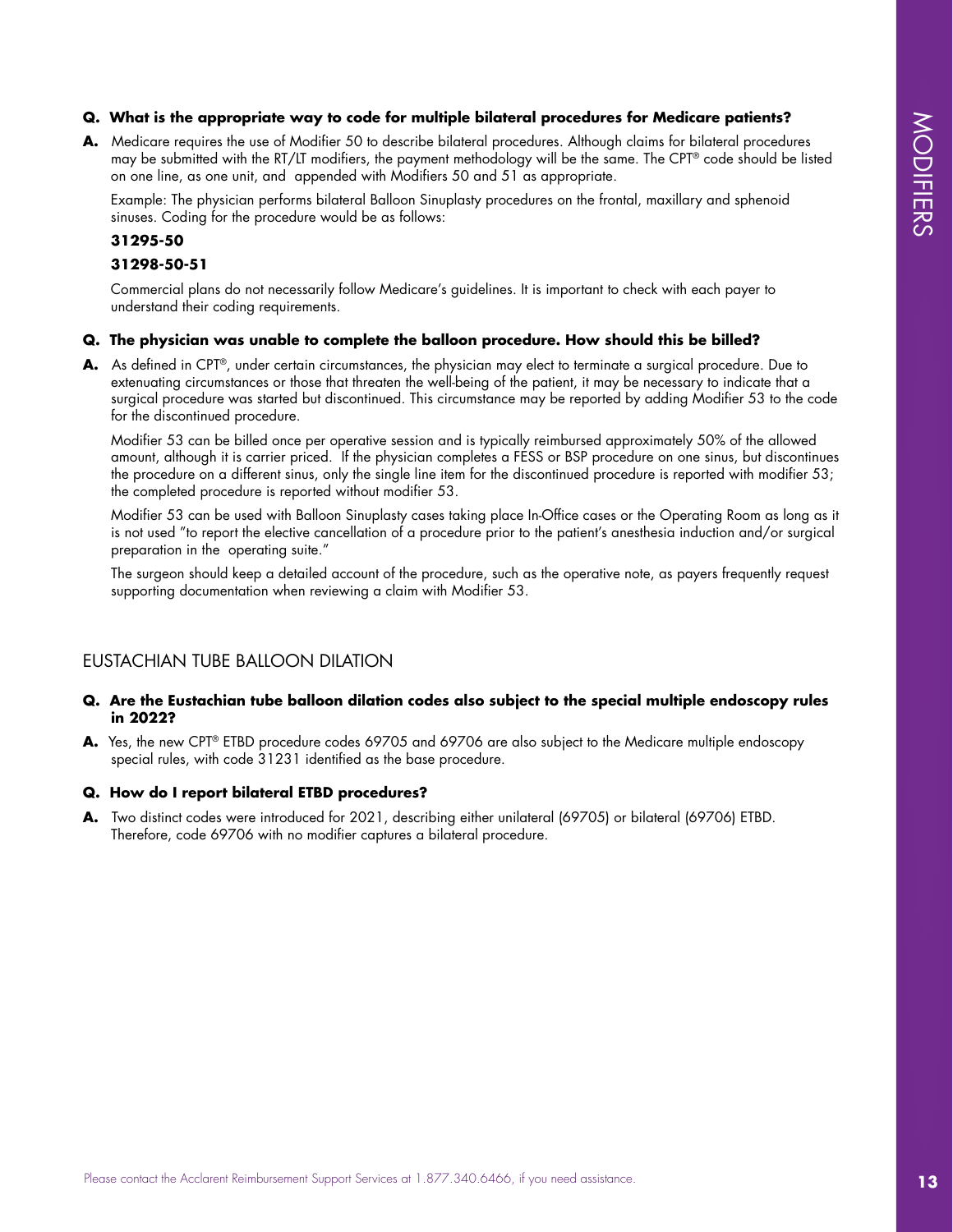## PAYMENT

## BALLOON SINUPLASTY

#### **Q: Does non-facility payment include the cost of disposables?**

#### **Q. Can I receive additional payment for performing lavage in conjunction with BSP or FESS?**

#### **LAVAGE CODES AND NCCI EDITS**

| supply costs.                                      |                                                                                                                                             |                                             | Yes, the payment for procedures performed outside of the facility (in the office) is intended to cover all associated<br>Can I receive additional payment for performing lavage in conjunction with BSP or FESS?                        |  |
|----------------------------------------------------|---------------------------------------------------------------------------------------------------------------------------------------------|---------------------------------------------|-----------------------------------------------------------------------------------------------------------------------------------------------------------------------------------------------------------------------------------------|--|
| Q.<br>А.                                           | on the same sinus during the same operative session.<br>lavage should not be reported/billed separately when performed with those services. |                                             | No, National Correct Coding Initiative (NCCI) edits prohibit the billing of lavage with BSP or FESS when performed<br>This formalizes the guidance issued by the AAO-HNS that FESS and BSP procedures are inclusive of lavage, and thus |  |
| LAVAGE CODES AND NCCI EDITS<br><b>LAVAGE CODES</b> |                                                                                                                                             | <b>DO NOT BILL WITH THE FOLLOWING CODES</b> |                                                                                                                                                                                                                                         |  |
| <b>CPT<sup>®</sup> CODE</b>                        | <b>DESCRIPTOR</b>                                                                                                                           | <b>CPT<sup>®</sup> CODE</b>                 | <b>DESCRIPTOR</b>                                                                                                                                                                                                                       |  |
|                                                    |                                                                                                                                             | 31233                                       | Nasal/sinus endoscopy, diagnostic; with maxillary sinusos-<br>copy (via inferior meatus or canine fossa puncture)                                                                                                                       |  |
|                                                    |                                                                                                                                             | 31256                                       | Nasal/sinus endoscopy, surgical, with maxillary antros-<br>tomy;                                                                                                                                                                        |  |
| 31000                                              | Lavage by cannulation; maxillary sinus<br>(antrum puncture or natural ostium)                                                               | 31267                                       | Nasal/sinus endoscopy, surgical, with maxillary antros-<br>tomy; with removal of tissue from maxillary sinus                                                                                                                            |  |
|                                                    |                                                                                                                                             | 31295                                       | Nasal/sinus endoscopy, surgical, with dilation (eg, balloon<br>dilation); maxillary sinus ostium, transnasal or via canine<br>tossa                                                                                                     |  |
|                                                    |                                                                                                                                             | 31235                                       | Nasal/sinus endoscopy, diagnostic; with sphenoid sinusos-<br>copy (via puncture of sphenoidal face or cannulation of<br>ostium)                                                                                                         |  |
|                                                    |                                                                                                                                             | 31257                                       | Nasal/sinus endoscopy, surgical with ethmoidectomy; total<br>(anterior and posterior), including sphenoidotomy                                                                                                                          |  |
| 31002                                              | Lavage by cannulation; sphenoid sinus                                                                                                       | 31259                                       | Nasal/sinus endoscopy, surgical with ethmoidectomy; total<br>(anterior and posterior), including sphenoidotomy, with<br>removal of tissue from the sphenoid sinus                                                                       |  |
|                                                    |                                                                                                                                             | 31287                                       | Nasal/sinus endoscopy, surgical, with sphenoidotomy                                                                                                                                                                                     |  |
|                                                    |                                                                                                                                             | 31288                                       | Nasal/sinus endoscopy, surgical, with sphenoidotomy;<br>with removal of tissue from the sphenoid sinus                                                                                                                                  |  |
|                                                    |                                                                                                                                             | 31297                                       | Nasal/sinus endoscopy, surgical; with dilation (eg, balloon<br>dilation); sphenoid sinus ostium                                                                                                                                         |  |
|                                                    |                                                                                                                                             | 31298                                       | Nasal/sinus endoscopy, surgical, with dilation (eg, balloon<br>dilation); frontal and sphenoid sinus ostia                                                                                                                              |  |

### **Q: Do the BSP and FESS codes align to a Comprehensive Ambulatory Payment Classification (C-APC)?**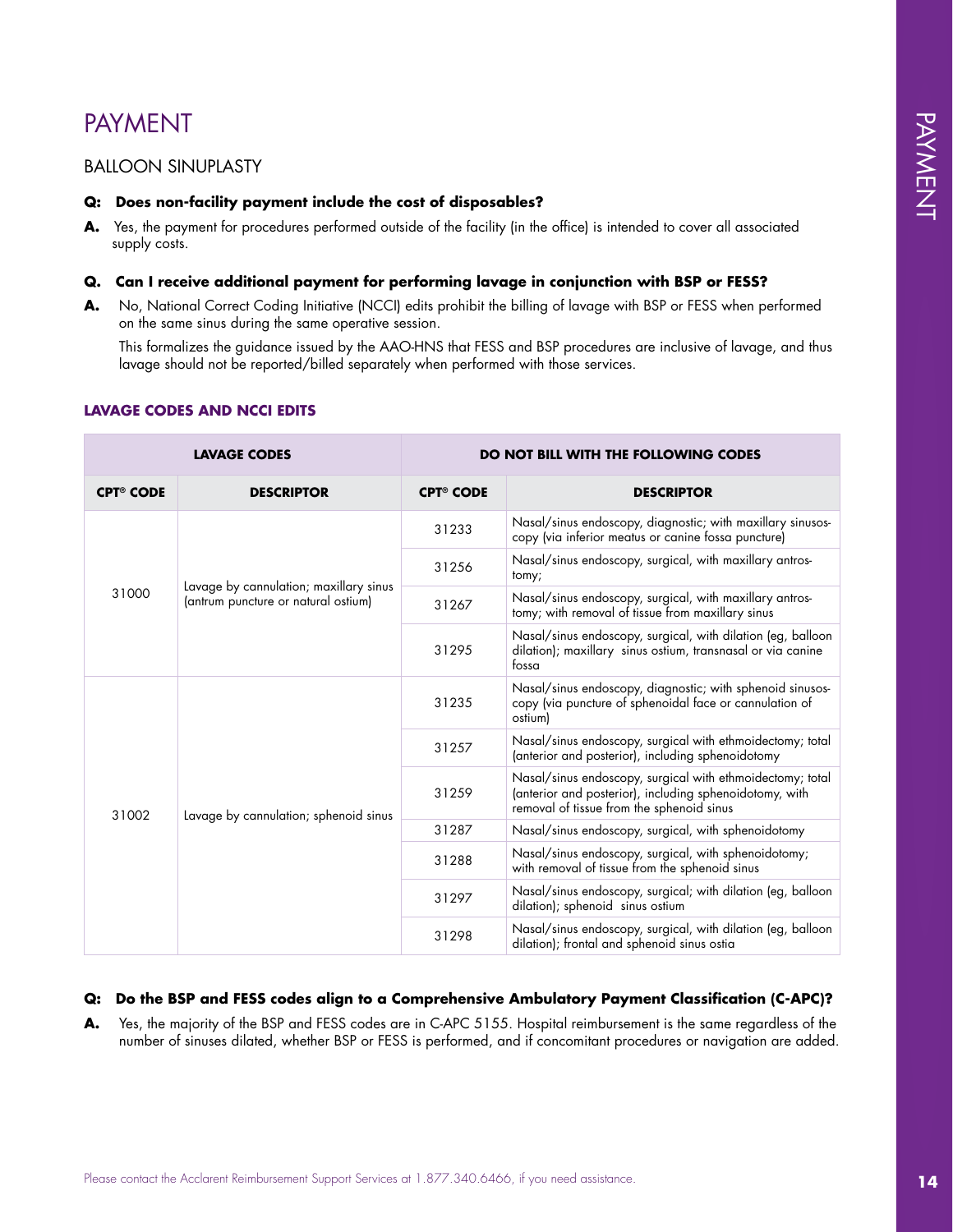## EUSTACHIAN TUBE BALLOON DILATION

#### **Q. Did the introduction of new Category I CPT® codes in 2021 mean that ETBD is now reimbursed?**

PUS IACTIMAT IUDE: BALLOON DIMATON<br>
A. Advised absolutes at ease contact the President Reimann Hart Fills is easy contact the Acceler Hart Film is easy of the Acceler Hart Film is easy of the Acceler Hart Film is easy of t **A.** Achieving Cat I CPT® codes does not guarantee coverage or payment by any specific plan; these determinations are made by each payor. However, it is a very critical hurdle and a link between achieving optimal coverage and payment, as Category 1 CPT® Codes are established for procedures that have met the high threshold of documented clinical efficacy and broad medical practice adoption. Medicare has published allowed amounts for 69705 and 69706 in the 2022 Physician, Ambulatory Surgery Center, and Hospital Outpatient fee schedules. Commercial payers will make their own determinations. Please consult the commercial plan directly for additional information.

#### **Q. What are the facility payment rates associated with 69705 and 69706?**

**A.** 69705 and 69706 map to APC 5165 with a status indicator of J1 and an ASC payment indicator of J8. Please consult the Acclarent Physician and Facility Reimbursement Guide for Medicare national average payments.

#### **Q. Do 69705 and 69706 align to a Comprehensive Ambulatory Payment Classification (C-APC)?**

**A.** Yes, APC 5165 has a status indicator of J1, which means services are paid through a comprehensive APC. There is only one payment made to the hospital regardless of how many procedures are performed. If 69705 or 69706 is performed in conjunction with a BSP or FESS procedure, comprehensive APC 5165 will be assigned.

## COMPUTER ASSISTED SURGICAL NAVIGATION

#### **Q. What is the payment associated with computer assisted surgical navigation?**

**A. Physician:** Physicians are paid the same in the office, hospital and ASC. Add-on codes are exempt from multiple procedure payment reduction, and so should be reimbursed at the full fee schedule amount identified by the payer.

Facility: 61782 has a status indicator of 'N' in the hospital outpatient setting and 'N1' in the ambulatory surgery center setting. Payment to the facility is packaged into payment for other services. There is no separate payment to the facility.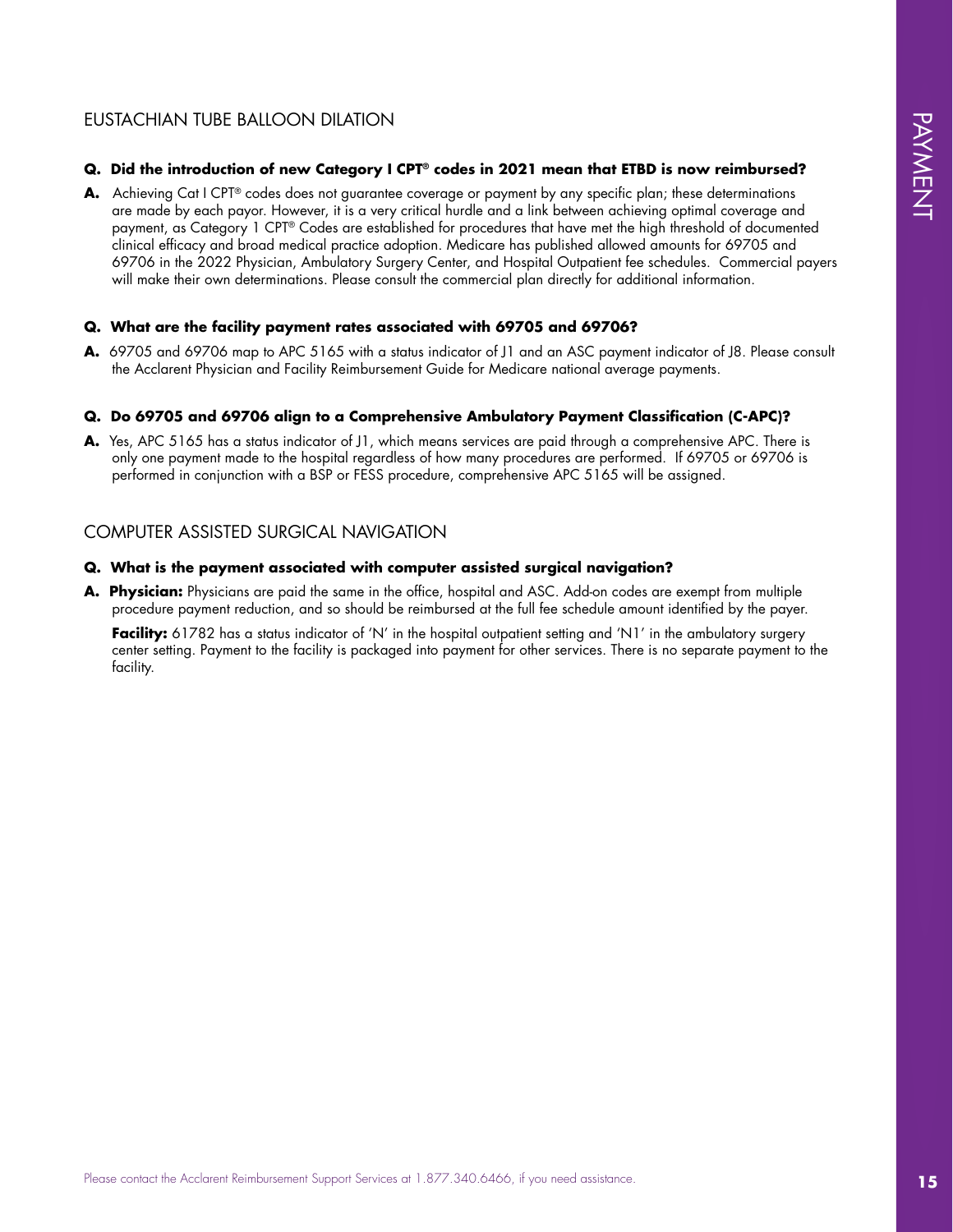## APPEALS

#### **Q. My claim has been denied. How can I move forward with obtaining reimbursement?**

**A.** If a claim or service is denied, an appeal may be filed with the insurance company. The reason for the denial can be found in the denial letter and/or the explanation of benefits (EOB).

An appeal letter should be tailored to the reason for the denial and may include a corrected claim, product information, patient medical information, clinical data, and/or economic data, along with other supporting documentation.

**Q-PIPE ALLS**<br> **P.** In claim is more in the Acciarent Regiment Support Support Support Support Support Support Support Support Support Support Support Support Support Support Support Support Support Support Support Support Submitting relevant medical documentation, which may support the medical necessity of the service(s) provided, is critical to the appeals process. The documents listed below are examples of the types of information, which may be submitted in order to support the claim for payment of the service:

- Patient medical records
- Treatment plan
- Physician's order
- Test results
- X-ray or CT Scan reports
- Operative report (detailed below)
- Product information
- Specific reasons why the physician believes the procedure is medically necessary
- Relevant clinical data
- List of failed conservative or alternative treatments
- Discharge notes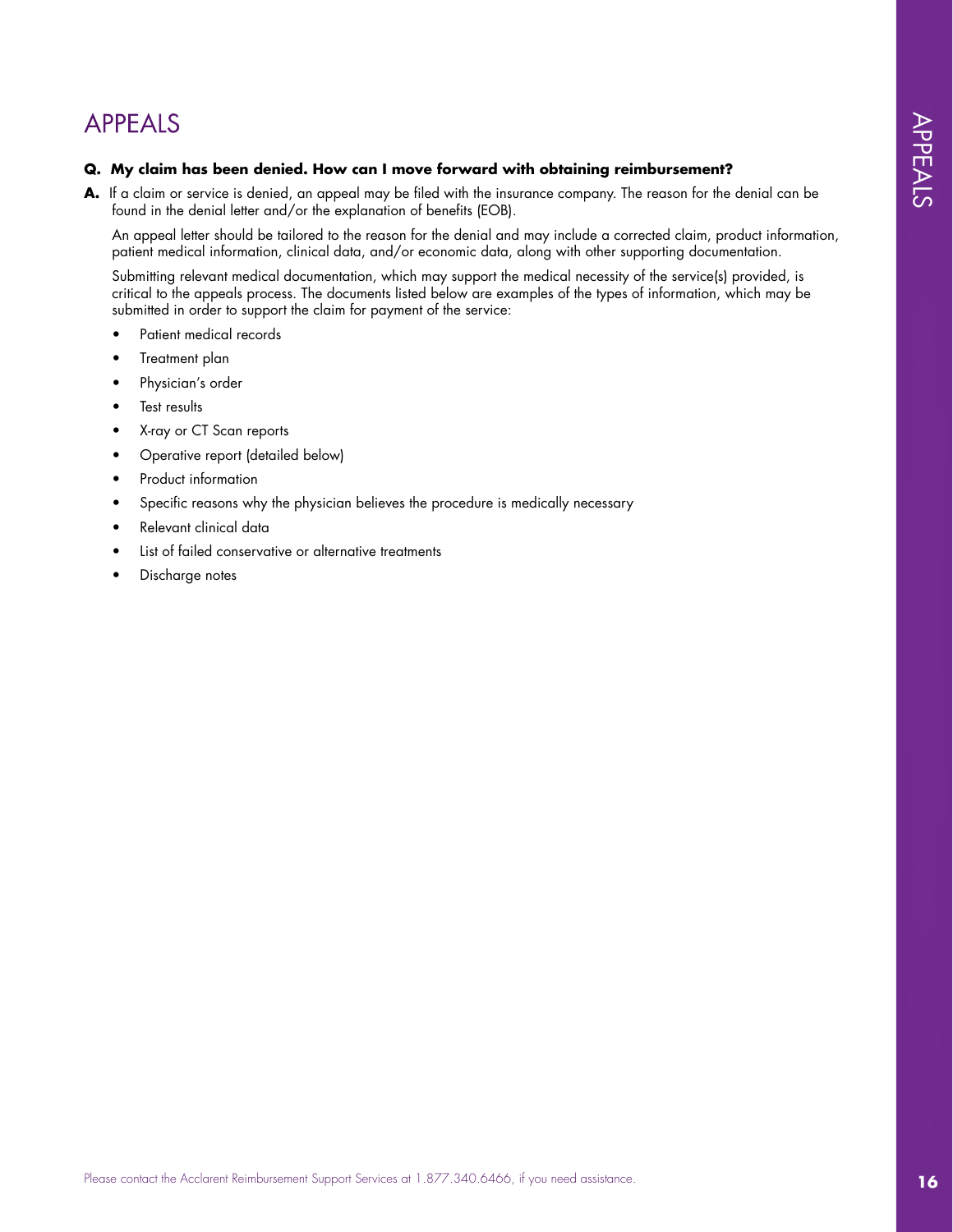## CODING RESOURCES AND REFERENCES

CODING RESOURCES AND REFERENCES<br>
His blow-granite at the Acciare Contact the Acciare Contact the Support Support Support Support Support Support Support Support Support Support Support Support Support Support Support Suppo The following are some of the coding resources which are available to assist in accurately reporting Balloon Dilation services, procedures, and devices. These resources also informed the responses to the FAQs in this document.

#### **ACCLARENT RESOURCES:**

Reimbursement materials may be found at: [www.acclarent.com/tools-and-resource](https://www.jnjmedicaldevices.com/en-US/acclarent/reimbursement-tools-and-resources)

For additional information please contact the Acclarent Reimbursement Suport Services at:

877.340.6466 or email us at [acclarentreimbursementsupport@its.jnj.com](http://acclarentreimbursementsupport@its.jnj.com)

#### **OTHER RESOURCES:**

AAO-HNS (American Academy of Otolaryngology – Head and Neck Surgery): [www.entnet.org](http://www.entnet.org/)

ARS (American Rhinologic Society): [www.american-rhinologic.org](https://www.american-rhinologic.org/%20)

American Medical Association: www.ama-assn.org

- 2022 Current Procedural Terminology (CPT®), Professional Edition, ©2021 American Medical Association (AMA). All Rights Reserved
- American Medical Association Criteria for CPT® Category I and Category III codes. Upd[a](https://www.ama-assn.org/practice- management/cpt/criteria-cpt-category-i-and-category-iii-codes. )ted 2021. Available online at: [www.ama-assn.org](http://www.ama-assn.org)
- CPT® Network: An online, subscription-based service for coding information: **<www.cptnetwork.com>**
- CPT® Assistant: A monthly coding publication of the American Medical Association
- ICD-10-CM 2022 Standard, Complete Official Codebook. AMA @2021 ([www.cms.gov](https://www.cms.gov/medicare/icd-10/2021-icd-10-cm)) and is available from multiple publishers
- ICD-10-PCS 2022 Standard, Complete Official Codebook. AMA @2021 (also at [www.cms.gov](https://www.cms.gov/medicare/icd-10/2021-icd-10-pcs)) and is available from multiple publishers

Medicare Program website: <www.cms.gov>

• Provides a wide range of information and resources